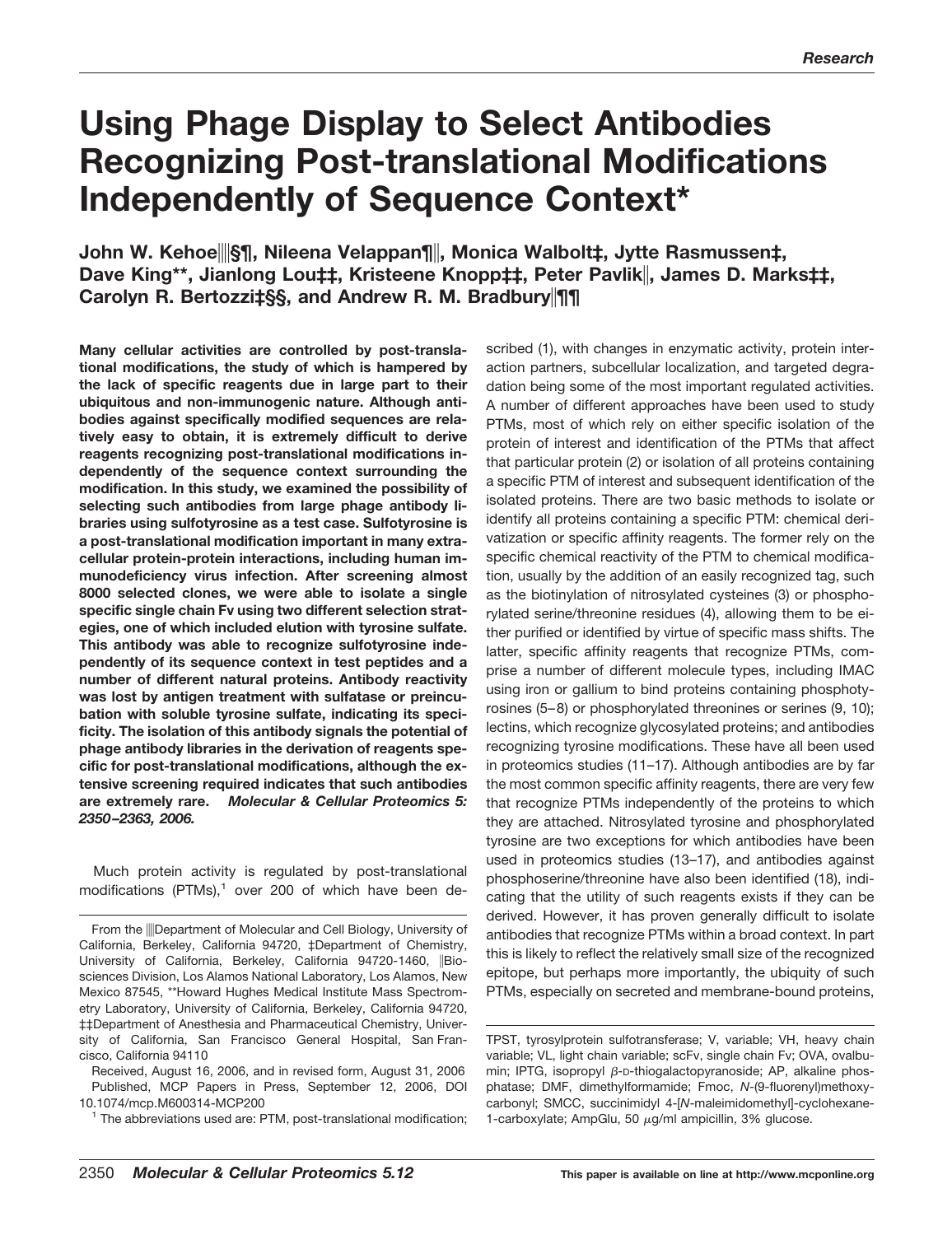renders them non-immunogenic in intact immune systems. Furthermore it is possible that some post-translational modifications, such as phosphotyrosine, are intrinsically more antigenic either because the modified side chain is further from the peptide backbone than, for example, phosphoserine, or because substituted aromatic residues are in general more antigenic than modified residues (such as serine and threonine) that resemble metabolic intermediates.

One widely distributed PTM is tyrosine sulfation (19 –22) (Fig. 1*A*). This has been found to drive extracellular proteinprotein interactions with that between PSGL-1 and P-selectin (23–26), in which the sulfated tyrosine residues of PSGL-1 are positioned to form hydrogen bonds with P-selectin (27), serving as the archetype. The tyrosine sulfated chemokine receptors CCR5, CXCR4, and CCR2 also rely on their sulfate groups to increase binding affinity for both chemokines and human immunodeficiency virus (28-32) as do the tyrosine sulfated complementarity-determining regions of some human immunodeficiency virus-neutralizing antibodies, the efficacy of which is reduced with elimination of this PTM (33, 34). The modification is created by the transfer of sulfate from adenosine 3-phosphate 5-phosphosulfate to the hydroxyl group of the polypeptide tyrosine to be modified (35). In man, two enzymes, tyrosylprotein sulfotransferase (TPST)-1 and TPST-2, catalyze this reaction, and transgenic mice lacking each of these enzymes have been made (36, 37). Lack of TPST-1 causes reduced body weight and increased postimplantation fetal death (37), whereas TPST-2 deficiency results in male infertility (36). The lack of a simple, rapid assay for tyrosine sulfate has impeded investigation of this modification, and immunization attempts to derive antibodies recognizing sulfated tyrosines have been unsuccessful<sup>2</sup> although an antibody whose binding epitope includes tyrosine sulfate has been described (38). This result is not surprising as the presence of tyrosine sulfate on many secreted and membrane-bound proteins should lead the immune system to become particularly tolerant of the modification.

One way to overcome the limitations of intact immune systems in the generation of specific antibodies against nonimmunogenic targets is to use phage antibody libraries rather than immunization. In this technique large numbers ( $\geq$ 10<sup>9</sup>) of different antibodies are displayed on the surface of filamentous phage, and specific binders are selected on the basis of their binding abilities (for reviews, see Refs. 39 – 44). The fact that this technology is completely *in vitro*, using either natural rearranged (45– 49) or synthetic V genes (50 –53), overcomes the intrinsic biases of the immune system. Although phage antibodies have been selected against large numbers of different polypeptide and chemical targets, including specific peptides (54 –57), there have been no descriptions of the use of this technology to select antibodies against post-translational modifications.

To determine whether phage display could be used to select useful antibodies recognizing PTMs, we used a number of different selection strategies to isolate an anti-tyrosine sulfate antibody from a large recombinatorial library of phagedisplayed single chain Fv (scFv) fragments (47). We characterized almost 8000 clones after two or three rounds of selection and identified a single scFv able to recognize tyrosine sulfate in multiple sequence contexts that was able to maintain its recognition specificity when converted into a full-length IgG.

#### EXPERIMENTAL PROCEDURES

*Synthesis of the Antigens—*Pep1 and Pep2 were synthesized on an Applied Biosystems 431A peptide synthesizer at 0.1 mmol scale using standard dicyclohexylcarbodiimide (Novabiochem) couplings with *N*-hydroxybenzotriazole (Novabiochem). Unless otherwise specified, all reagents for antigen synthesis were purchased from Aldrich. The syntheses began with trityl-protected cysteine preloaded onto 2-chlorotrityl resin (Novabiochem) and proceeded using Fmoc-protected amino acids with standard side chain-protecting groups (Novabiochem). The peptides were simultaneously cleaved and deprotected at room temperature with a 3.5-h incubation in trifluoroacetic acid with 5% thioanisole, 5% water, 2.5% ethanedithiol, and 4.5% phenol. The peptides were then precipitated in cold ether and purified via reverse-phase HPLC.

Synthesis of Pep1S and Pep2S was more complex and was carried out manually. 2-Chlorotrityl resin carrying 0.1 mmol of trityl-protected cysteine was swollen in dimethylformamide (DMF) for 10 min and drained. The preloaded cysteine had a free amino group, but all subsequent cycles required removal of an Fmoc group. To accomplish this, the swollen resin was covered with 20% piperidine in DMF for 10 min, drained, covered again with 20% piperidine in DMF, drained, washed twice with 20 ml of DMF, and then washed six times with 20 ml of dichloromethane. The coupling solutions were prepared by dissolving 0.5 mmol of Fmoc-protected amino acid in 1 ml of DMF to which was added 1 ml of 0.45 M *N*-hydroxybenzotriazole/*O*-benzotriazole-*N*,*N*,*N*,*N*-tetramethyluronium hexafluorophosphate solution. Diisopropylethylamine (150  $\mu$ l) was added for a final concentration of 7%. The coupling solution was then added to the resin and allowed to sit for 6-12 h. To avoid deletions, every amino acid subsequent to the sulfated tyrosine residue was double coupled. After the synthesis was complete, the peptides were cleaved and deprotected simultaneously in 90% trifluoroacetic acid at 2 °C. The peptides were then precipitated in cold ether and purified via reversephase HPLC.

A portion of the antigenic peptides was biotinylated via the carboxyl terminal cysteine. Pep1, Pep2, and Pep1S were dissolved in buffer to 800  $\mu$ m, whereas Pep2S was dissolved to 100  $\mu$ m. Equimolar amounts of EZ-link polyethylene oxide-iodoacetylbiotin (Pierce) were added to the peptides, and the solutions were held in the dark at room temperature for 90 min. The reactions were then stored at  $-20$  °C. Biotinylation of the peptides was confirmed by mass spectrometry.

The reagent sulfo-SMCC (Pierce) was used to cross-link a portion of the antigenic peptides with the primary amines of BSA and ovalbumin (OVA). BSA and OVA were dissolved in 20 mm  $Na<sub>2</sub>HPO<sub>4</sub>$ , 30 mm NaCl, pH 7.2, to a final concentration of 8 mg/ml. According to the manufacturer's instructions, sulfo-SMCC was dissolved in water and added to BSA in 35-fold excess and to OVA in 20-fold excess. The reactions were allowed to proceed at room temperature for 1 h at which point unreacted sulfo-SMCC was removed on a concentrator with a 10,000 molecular weight cutoff (Ambion). Pep1, Pep1S, and <sup>2</sup> W. Huttner, personal communication. The modified BSA and OVA 2 W. Huttner, personal communication.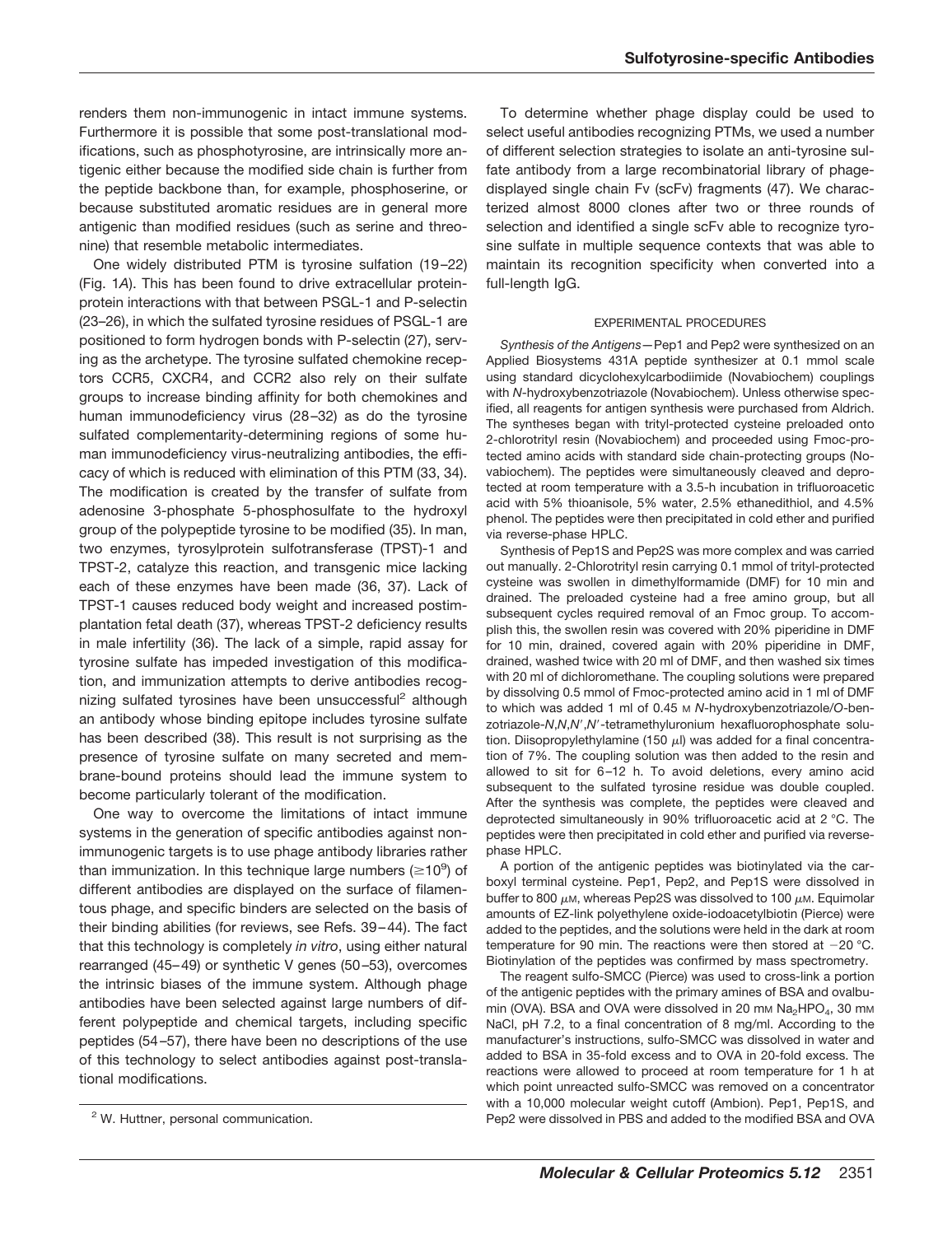in 3-fold excess, whereas Pep2S was added in the substoichiometric ratio of 0.2. This mixture of peptide and protein was held at room temperature for 12 h and then frozen. Although the heterogeneous glycosylation of BSA and OVA made it difficult to obtain a clean mass spectrum, a series of new, heavier peaks separated by the mass of the antigenic peptide could be seen (data not shown).

*Selections—*The immunotubes (Nunc) were coated with antigen overnight at 4 °C with 10  $\mu$ g of antigen in 1 ml of PBS. The immunotubes were then washed with PBS, blocked with 2% fish gelatin in PBS, and left at 37 °C for 1 h. Prior to addition to the immunotubes, 1-ml aliquots of the phage-displayed scFv library (47) (10<sup>13</sup> phage/ml) were blocked for 30 min with 1 nmol of free Pep1 or Pep2 and 3 mg of BSA or OVA. After blocking, the antigen-coated immunotubes were washed three times with PBS, and the blocked library aliquots were added for a 3-hour incubation at room temperature. The immunotubes were then washed twice with 0.1% Tween 20 in PBS and twice with PBS. The bound phage were eluted with a 30-min incubation in 1 mg/ml trypsin at 37 °C.

Eluted phage from the first and second rounds of selection were amplified for further rounds of selections. 10% of the eluted phage were used to infect 900  $\mu$ l of DH5 $\alpha$ FT at the midlog phase, while the remainder was frozen. The bacteria had been grown in  $2 \times$  YT (16 g of tryptone, 10 g of yeast extract, 5 g of NaCl, adjusted to pH 7)/ 15  $\mu$ g/ml tetracycline, 3% glucose. (Except during scFv expression, all bacterial growth took place in the presence of 3% glucose.) To carry out the infection, the phage and bacteria were mixed together and held at 37 °C for 30 min without shaking at which point the bacteria were infected with the KM13 helper phage (59) in the same manner and grown overnight at 30 °C in 2 $\times$  YT 50  $\mu$ g/ml ampicillin, 50  $\mu$ g/ml kanamycin. DH5 $\alpha$ FT infected with the third round output were plated on  $2 \times$  YT AmpGlu plates. Selections using tyrosine sulfation elution were carried out similarly except that instead of trypsin, 10 mm tyrosine sulfate was used for elution.

*Identification of Output Phage That Expressed an SV5 Tag—*Bacterial clones from the final round were picked using a Q-bot colony picker (Genetix), inoculated into 384-well plates containing  $2 \times$  YT AmpGlu, and grown overnight at 30 °C without shaking. After growth, the cultures were replicated onto UV light-sterilized nitrocellulose sheets, which were then placed on a fresh  $2 \times$  YT AmpGlu plate, bacterial spots up, and incubated at 30 °C overnight. The following day, 384 colonies per sheet were visible as discrete spots. The colonies were induced by transferring the sheets to a fresh plate of 2 $\times$  YT Amp, 100  $\mu$ m IPTG and incubating at 25 °C for 3–6 h. After induction, the nitrocellulose sheets were placed on damp paper towels next to an open container of chloroform, and both sheets and chloroform were covered with a plastic box for 15 min. The sheets were then subjected to a 16-h incubation in lysis buffer (100 mm Tris, pH 7.8, 150 mm NaCl, 5 mm MgCl<sub>2</sub>, 1.5% (w/v) BSA, 1  $\mu$ g/ml pancreatic DNase I, 40  $\mu$ g/ml lysozyme) and two washes in TNT buffer (10 mM Tris, pH 8, 150 mM NaCl, 0.05% (v/v) Tween 20). Damp tissues were used to physically remove all traces of the colonies, and the sheets were washed a third time in TNT buffer. After washing, the sheets were submerged for 30 min in blocking buffer (TNT, 3% (w/v) BSA) and then transferred to blocking buffer containing a 1:500 dilution of SV5 antibody (60) for 1 h. The sheets were washed for 10 min each in TNT with 0.1% BSA, TNT with 0.1% BSA and 0.1% Nonidet P40, and then TNT with 0.1% BSA. The secondary antibody, goat  $\alpha$ -mouse conjugated to alkaline phosphatase (Dako), was diluted 1:2000 in blocking buffer and incubated with the sheets for 2 h followed by washes as carried out after the primary antibody. The sheets were developed with 5-bromo-4-chloro-3'-indolyl phosphate *p*-toluidine and nitroblue tetrazolium chloride (Pierce) with positive (SV5-positive) colonies identified as blue.

*Identification of scFv Fragments That Bound Background Components of the Selection—*SV5-positive colonies were picked into 96 well plates filled with 100  $\mu$ I/well 2 $\times$  YT Amp/Glu and incubated at 37 °C until they reached midlog phase. The bacteria were then spun down, and the medium was replaced with 100  $\mu$ I/well 2 $\times$  YT Amp/ IPTG (0.1 mM). After an overnight induction at 25 °C, a crude isolate of scFv fragments was prepared. The cells were pelleted, 80  $\mu$ l of medium was collected per well, the remainder was discarded, and the cells were resuspended in 20  $\mu$ l of periplasmic buffer (20% sucrose in 50 mm Tris, pH 8, with 1 mm EDTA). The cells were then incubated at 4 °C for 15 min and pelleted, and 10  $\mu$ l of the supernatant was added to the 80  $\mu$ l of previously collected induction medium. This crude prep contains scFv released into the growth supernatant as well as that retained in the periplasm. This was then diluted 2-fold with 1% fish gelatin in PBS and held at 4 °C until used (less than 4 h).

These scFv preparations were used in ELISAs to determine whether the scFv fragments bound to background components of the immunotube selections. A 1-h incubation at 37 °C with a combination of BSA and OVA (in PBS with a total concentration of 12  $\mu$ g/ml) was used to coat Immunosorb plates (Nunc). After the incubation, the antigen was discarded, and the wells were washed with 200  $\mu$ l of PBS. The plates were then blocked for 1 h with 200  $\mu$ I/well 4.5% fish gelatin in PBS. The blocking solution was discarded, the wells were washed twice with 200  $\mu$ l of PBS, and 100  $\mu$ l of the crude scFv solution was added. The scFv fragments were allowed to incubate at room temperature for 90 min before removal and washing with 200  $\mu$ l/well PBS twice. 100  $\mu$ l of SV5 diluted 1:2000 in PBS with 1% fish gelatin was added, and after 1 h at room temperature, the antibody solution was removed, and the wells were washed twice with 200  $\mu$ I/well PBS. The tertiary antibody, goat  $\alpha$ -mouse conjugated to horseradish peroxidase (Dako), was diluted 1:4000 in PBS with 1% fish gelatin, and 100  $\mu$ l was added to each well. After 1 h at room temperature the antibody solution was removed, and the wells were washed with three 200- $\mu$ l aliquots of PBS, 0.1% Tween 20 and then three 200- $\mu$ l aliquots of PBS. The plates were developed with 3,3,5,5tetramethylbenzidine (Pierce). ELISAs for background binding that used the alkaline phosphatase reporter were run in a similar fashion. The only differences were in the tertiary antibody and development of the signal. For the tertiary antibody, a 1:2000 dilution of goat  $\alpha$ -mouse conjugated to alkaline phosphatase (Dako) in PBS with 1% fish gelatin was used. After incubation and washes as for the horseradish peroxidase reporter, the signal was developed using *p*-nitrophenyl phosphate (Pierce).

*Identification of scFv Fragments That Bound Tyrosine Sulfate—*The initial ELISAs to detect binding to tyrosine sulfate were run essentially as the ELISAs to detect background binding. The only difference was the adsorption of a sulfated antigen rather than a background component of the selection. Upon identification of a single scFv that specifically recognized sulfated tyrosine residues, the protein was purified as below.

*Expression and Partial Purification of the Active scFv—*XL-1 Blue competent cells (Stratagene) transformed with scFv (in pDAN5 (47)) were grown overnight in 3 ml of  $2 \times$  YT AmpGlu. This starter culture was used to inoculate a 500-ml culture of  $2 \times$  YT AmpGlu. After growth to midlog cells were pelleted, resuspended in  $2\times$  YT Amp with 250  $\mu$ M isopropyl  $\alpha$ -D-thiogalactoside (Invitrogen), and incubated overnight at 25 °C. The cells were then pelleted, and the medium was filtered through a  $0.22$ - $\mu$ m filter (Nalgene) and dialyzed against phosphate-buffered saline with a 10,000 molecular weight cutoff dialysis cassette (Pierce). The scFv was stored at 4 °C. The presence of scFv was confirmed by Western blotting SDS-PAGE.

*Sulfatase Treatment of Tyrosine Sulfated Proteins—*The following tyrosine sulfated proteins were purchased from Sigma: IgM (mouse), fibrinogen (rat), thyroglobulin (pig), fibrinogen fraction 1s (bovine),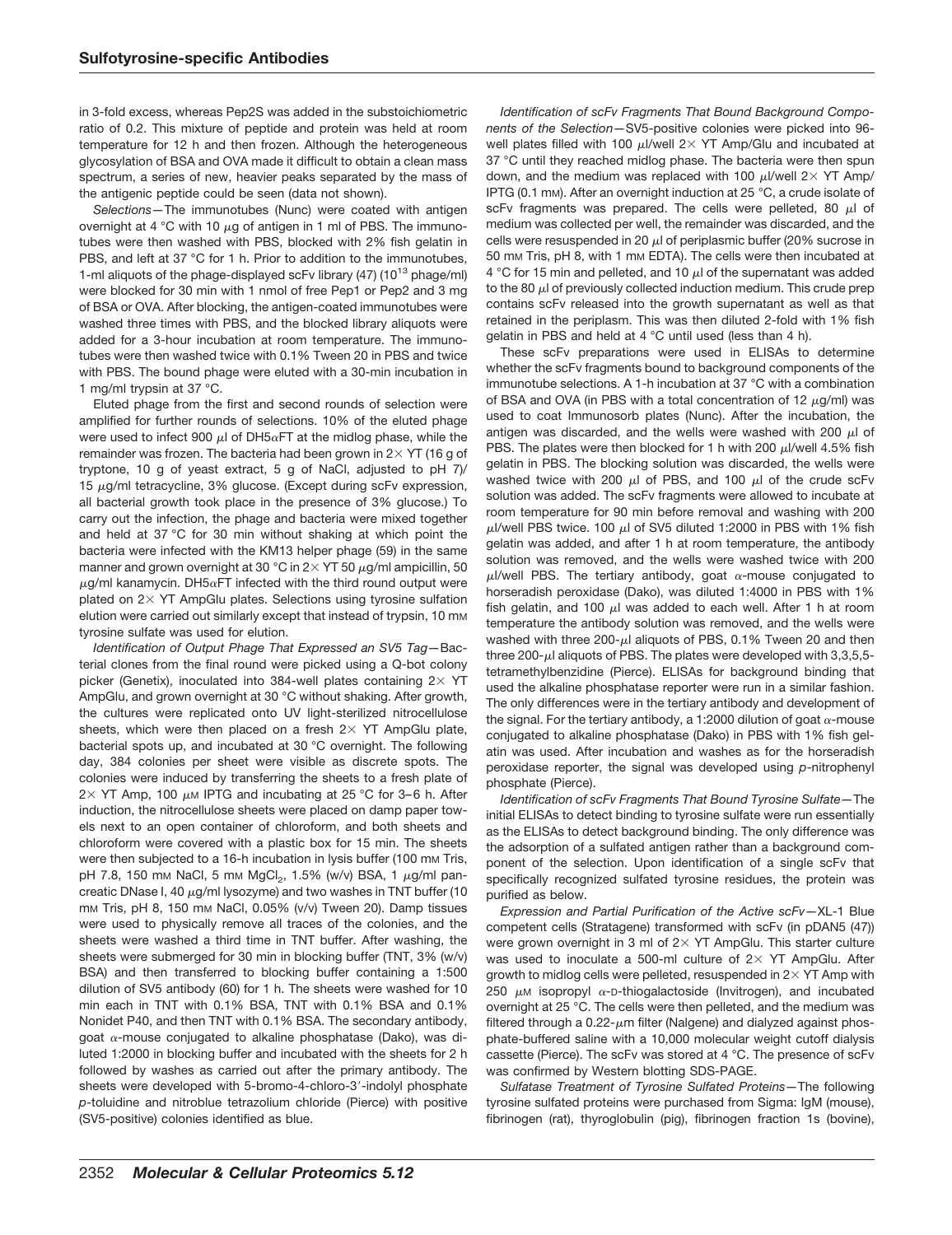fibrinogen fraction IV (bovine), hirudin (*Hirudo medicinalis*), and vitronectin (human). Human IgM was purchased from Chemicon International. The proteins were divided into  $2 \times 0.5$ -mg aliquots and dissolved in 0.067 M sodium acetate at pH 5.5. 1.5 mg of the abalone sulfatase (Sigma) was added to one of the tubes, and both samples were placed in a heating block at 37 °C overnight. The enzyme reaction was stopped by placing the tubes on ice for 30 min followed by dilution in PBS. Only 20 units of hirudin and 5  $\mu$ g of vitronectin were used, and the sulfatase amount was reduced accordingly. Proteins were analyzed by SDS-PAGE to assess the level of degradation.

*scFv, scFv-Alkaline Phosphatase (AP), and Ig ELISAs—*A 96-well Maxisorp microplate (Nunc) was coated with antigen at 4 °C overnight. For peptides, the plates were first coated with streptavidin (10  $\mu$ g/ml) and then loaded with biotinylated Pep1, Pep1S, Pep2, Pep2S, or 100  $\mu$ l of BSA (10  $\mu$ g/ml)-tagged Pep1, Pep1S, Pep2, and Pep2S. For other antigens, proteins were coated at 10  $\mu$ g/ml in 100  $\mu$ l in PBS or sulfatase buffer if proteins were treated with sulfatase. After an overnight incubation at 4 °C the plate was washed three times with PBS and blocked with 100  $\mu$ l of 4.5% fish gelatin (Sigma) in PBS or wonder block (0.3% BSA, 0.3% milk, 0.3% fish gelatin). After 1 h at room temperature the plate was washed with PBS three times, and 100  $\mu$  of the partially purified scFv solution was added to each well for 1.5 h. The plate was washed as above, and 100  $\mu$ l of the secondary antibody, mouse anti-SV5, was added to each well and left for 1 h. The secondary antibody was diluted in PBS 1: 2000 with 1% fish gelatin. The plate was then washed, and 100  $\mu$ l of the tertiary antibody, goat anti-mouse conjugated to alkaline phosphatase (Sigma), was added to each well. The tertiary antibody was diluted 1:2000 in PBS containing 1% fish gelatin. After 1 h the plate was washed three times with PBS containing 0.05% Tween 20 (Sigma) and then washed three additional times with PBS. Finally 100  $\mu$ l of alkaline phosphatase substrate buffer (Bio-Rad or Pierce) was added to each well. After a significant color change occurred the plate was quantified by reading at 450 nm.

In the case of the AP fusions, 1  $\mu$ g of purified scFv-AP was added per well in 100  $\mu$ l of 0.1  $\times$  wonder block rather than the scFv, and no additional antibodies were added. The IgG ELISAs were done similarly except that 1  $\mu$ g/well IgG was used, and the signal was detected using anti-human AP in a 1:2000 dilution (Santa Cruz Biotechnology).

*Construction and Purification of scFv-AP Protein—*The scFv gene was excised from the phage display vector and cloned into pEP-AP vector using BssHII and NheI restriction enzymes. The pEP-AP vector is a derivative of pET22b in which the gene encoding alkaline phosphatase was subcloned from the pSKAP/S vector (61) into pET22b in such a way that scFv fragments could be directly cloned in frame from the pDAN5 phage display library vector using BssHII and NheI.

scFv-AP protein was purified after growth in 250 ml of autoinduction medium (62) at 18 °C for 40 h. The bacterial pellet was resuspended in 10 ml of PBS and homogenized using EmusiFlex C5 (Avestin Inc.). After centrifuging at 20,000  $\times$  g for 20 min to remove cell debris, the His<sub>6</sub>-tagged scFv-AP protein was purified by immobilized metal affinity chromatography using the Biologic LP system (Bio-Rad) following the manufacturer's instructions.

*Construction, Expression, and Purification of IgG—*The aTyrS IgG was generated from the selected scFv clone as described previously (81). Briefly the VH gene was amplified from its scFv expression phagemid clone with the primer pairs 25STVH5' (GTA CCA ACG CGT GTC CAG TCT CAG GTG CAG CTG GTG GAG TCT) and 25STVH3 (GTC TCC TGA GCT AGC TGA GGA GAC GGT GAC CAG GGT) by PCR, and the purified DNA fragment was digested with MluI and NheI and ligated into human IgG1 expression vector N5KG1Val-Lark (a kind gift from Dr. Mitch Reff, IDEC Pharmaceuticals, San Diego, CA), and clones containing the correct VH gene were identified by DNA sequencing. The Vk gene of the clone was PCR-amplified from the same phagemid vector with the primer pairs 25STVK5' (TAC TCG CAG CAA GCG GTG CAC GAT GTG CAA TTG TGT TGA CAC AGT CTC C) and 25STVK3' (ATT ATA CGA AGT TAT GGT CGA CCC CGT ACG TTT GAT ATC CAC TTT GGT C) and cloned into the pCR-2.1 vector (Invitrogen). Clones containing the correct Vk gene were identified by DNA sequencing. The Vk gene was excised from pCR-2.1 vector with DraIII and BsiWI and ligated into DraIII- and BsiWI-digested N5KG1Val-Lark DNA containing the appropriate VH gene. Clones containing the correct VH and Vk genes were identified by DNA sequencing, and vector DNA was used to transfect Chinese hamster ovary DG44 cells by electroporation. Stable cell lines were established by selection in G418 and expanded into 1-liter spinner flasks. Supernatant containing IgG was collected and purified on a protein G column (GE Healthcare). The affinity-purified IgG was assessed by native and reduced SDS-PAGE, and protein concentration of the final stock was determined by  $A_{280 \text{ nm}}$ .

*Western Analyses with scFv-AP and IgG—*Antigens were separated by polyacrylamide gel electrophoresis using a 4 –12% gradient Novex acrylamide gel (Invitrogen) and electrotransferred onto nitrocellulose using a semiwet electroblotter. The antigens were loaded in the following amounts: Escherichia coli cell extract, 30 μg; sulfatase, 28  $\mu$ g; the three fibrinogens, 10  $\mu$ g; C4, 0.75  $\mu$ g; and vitronectin, 10  $\mu$ g. Prior to analysis, the blot was blocked using wonder block solution for at least 30 min. 200  $\mu$ g of IgG or 50  $\mu$ g of scFv-AP was diluted in 10 ml of  $1\times$  wonder block and incubated with the transferred blot for 1 h. The blot was then washed for 10 min with PBS with Tween 20 (twice) followed by 10 min with PBS (twice). The bound IgG was detected using alkaline phosphatase-labeled anti-human (Santa Cruz Biotechnology) antibodies after similar washings. Alkaline phosphatase activity was detected using 5-bromo-4-chloro-3-indolyl phosphate *p*toluidine and nitroblue tetrazolium chloride (Pierce).

*Tyrosine Sulfate Competition ELISA Assay—*Bovine fibrinogen IV was biotinylated using the EZ-link sulfo-*N*-hydroxysuccinimide LC-LC biotinylation kit (Pierce). 5  $\mu$ g of biotinylated antigen was incubated with 2 mg of scFv-AP for 1 h in the presence or absence of competing compounds (tyrosine sulfate, tyrosine phosphate, and tyrosine) at 5 mM. After incubation with antibody, the biotinylated antigen with bound scFv-AP was transferred to successive wells using the King-Fisher magnetic particle processor (Thermoelectron). 10  $\mu$ l of streptavidin-coated magnetic beads (Dynal) was used for each sample and incubated for 10 min.  $3 \times$  PBS with Tween 20 and  $3 \times$  PBS washes were subsequently carried out, and the AP signal after washing was detected using the phosphatase substrate kit (Pierce). The ELISA with the IgG was carried out similarly except that 5  $\mu$ g of antigen and 1  $\mu$ g of IgG were used; after the first wash, the complex was incubated with 1:2000 dilution of anti-human AP for 1 h and washed again prior to measurement. The absorbance at 405 nm reported represents the final value obtained after background subtraction.

#### RESULTS

*Synthesis of the Peptide Antigen—*Two peptide sequences were synthesized with and without a sulfate group on the central *underlined* tyrosine (Fig. 1*B*). The sequence for Pep1 was based on the sulfation site of PSGL-1, whereas Pep2 was a synthetic non-natural sequence designed to differ from Pep1. Synthesis of the non-sulfated peptides was readily accomplished on an Applied Biosystems 431A peptide synthesizer using standard chemistry. The sulfated peptides were more difficult and required double couplings. Despite the use of double couplings, both sulfated peptides were produced in low yield. After purification via reverse-phase HPLC, the pep-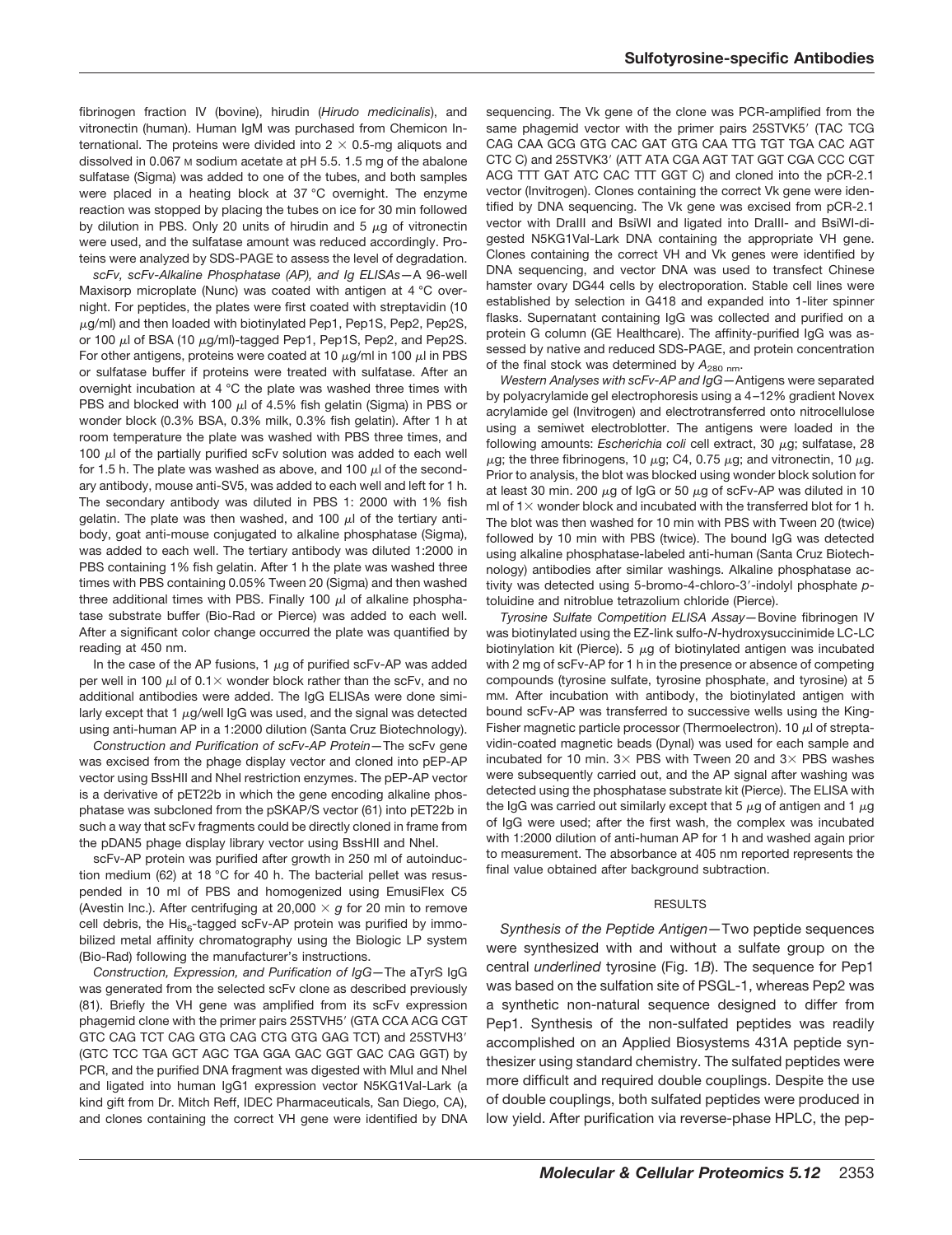

FIG. 1. *A*, the structure of the tyrosine sulfate post-translational modification. *B*, the sequences of the two peptides used for selection. The tyrosine that is sulfated is indicated in *bold* and *underlined* with the SO<sub>3</sub> attached. *C*, each of the peptides was coupled to ovalbumin, BSA, or biotin via the carboxyl-terminal SH group. *D*, the amino acid sequences flanking known tyrosine sulfate modification sites, in *bold* and *underlined*, for the different proteins used in this study.

tide antigens were coupled to BSA, OVA, or biotin as shown in Fig. 1*C*. The peptides were named first for their carrier (BSA or OVA) followed by the peptide (BSA-1) and then for the presence or absence of the tyrosine sulfate modification (BSA-1S).

*scFv Selections—*As it has been observed previously that different selection procedures with the same antigen and the same library yield different scFv fragments (63, 64), 14 different selection strategies were adopted (see Table I) using the antigens described above. By varying carrier (BSA, ovalbumin, or biotin), peptide (peptide 1 or 2), and elution method (trypsin or tyrosine sulfate) in the different selections, including between different rounds and including non-sulfated peptide linked to the same carrier as blocking agent during the selection, it was hoped that antibodies recognizing tyrosine sulfate, the common component of each selection, would be isolated.

Immunotubes (Nunc) were first coated with one of the antigens described above (direct adsorption for the BSA and ovalbumin conjugates; capture on streptavidin-coated immunotubes for the biotin conjugates). After blocking with fish gelatin  $(65)$ ,  $10^{13}$  phage displaying scFv fragments were added to the immunotubes in a solution containing 4.5% fish gelatin and a non-sulfated form of the antigen as blocking agents. After a 3-h incubation and washing, the retained phage were eluted with either trypsin, which digests the scFv from the phage (59), or 10 mm tyrosine sulfate. Trypsin would be expected to release all phage that had bound to the target via the scFv (as opposed to nonspecifically), whereas it was hoped that tyrosine sulfate would elute tyrosine sulfate-specific phage. In addition to the immunotube selections, selections were also carried out in solution using streptavidin magnetic beads to harvest phage that had bound to biotinylated peptides captured on the magnetic beads.

*Identification of an scFv That Binds in a Tyrosine Sulfatedependent Manner—*An initial examination of 288 clones randomly chosen from the stringent and non-stringent selections (strategies 1 and 2) revealed that none were specific for tyrosine sulfate (data not shown), and many appeared to consist of truncated clones. We have observed previously the domination of selections by truncated clones when the target antigen is present at very low concentrations or the selection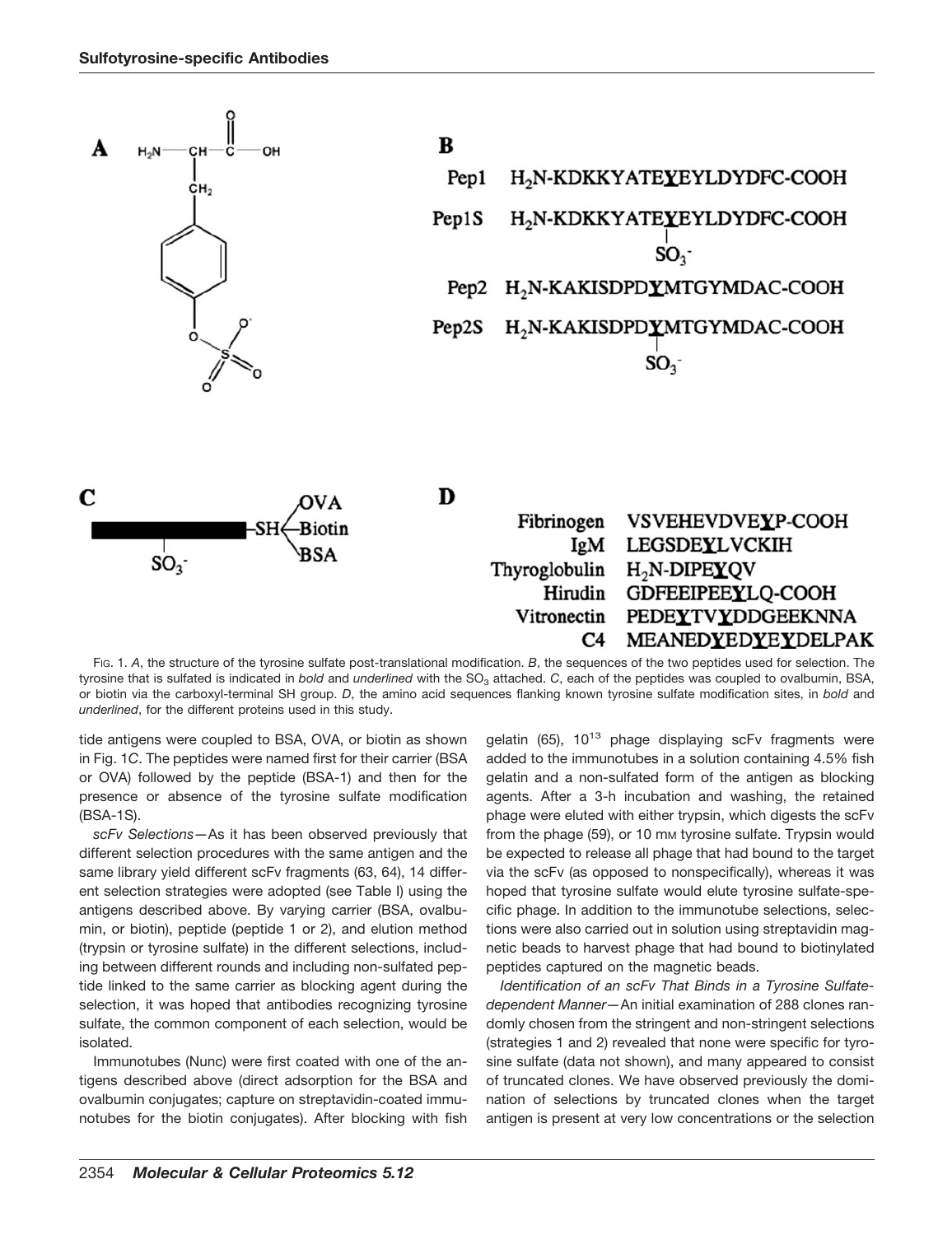TABLE I

*Different selection strategies used, indicating the antigen used for each round and the method of elution*

Biotin, biotinylated peptide; 1S, sulfated peptide 1; 2S, sulfated peptide 2. The elution method applied to all selection rounds in the strategy described.

|                                  | Round 1   | Round 2   | Round 3   | Elution     |
|----------------------------------|-----------|-----------|-----------|-------------|
| Strategy 1: stringent            |           |           |           |             |
| Selection 1                      | BSA-1S    | OVA-2S    | Biotin-1S | Trypsin     |
| Selection 2                      | OVA-1S    | Biotin-2S | BSA-1S    | Trypsin     |
| Selection 3                      | Biotin-1S | BSA-2S    | OVA-1S    | Trypsin     |
| Strategy 2: non-stringent        |           |           |           |             |
| Selection 4                      | BSA-1S    | OVA-1S    |           | Trypsin     |
| Selection 5                      | OVA-1S    | Biotin-1S |           | Trypsin     |
| Selection 6                      | Biotin-1S | BSA-1S    |           | Trypsin     |
| Strategy 3: specific elution     |           |           |           |             |
| Selection 7                      | BSA-1S    | OVA-1S    |           | Tyr sulfate |
| Selection 8                      | BSA-2S    | OVA-2S    |           | Tyr sulfate |
| Selection 9                      | OVA-1S    | BSA-1S    |           | Tyr sulfate |
| Selection 10                     | OVA-2S    | BSA-2S    |           | Tyr sulfate |
| Strategy 4: solution interaction |           |           |           |             |
| Selection 11                     | Biotin-1S | Biotin-1S |           | Trypsin     |
| Selection 12                     | Biotin-1S | Biotin-2S |           | Trypsin     |
| Selection 13                     | Biotin-2S | Biotin-1S |           | Trypsin     |
| Selection 14                     | Biotin-2S | Biotin-2S |           | Trypsin     |

TABLE II *Summary of clone screening*

The number of clones identified at each stage of the selection procedure for each strategy is indicated.

|                                                  | No.    | $SV5-$<br>positive | Background-<br>negative | Sulfate-dependent<br>bindina |                      |
|--------------------------------------------------|--------|--------------------|-------------------------|------------------------------|----------------------|
|                                                  | picked |                    |                         | Phage<br><b>ELISA</b>        | scFv<br><b>ELISA</b> |
| Strategy 1: stringent; Strategy 2: non-stringent | 3810   | 1295               | 855                     |                              |                      |
| Strategy 3: specific elution                     | 573    | 243                | 174                     | 24                           |                      |
| Strategy 4: solution interaction                 | 3528   | 2117               | 1863                    |                              |                      |

is not straightforward. In the selection strategy described, the only common target was the tyrosine sulfate, a relatively small epitope. As a result truncated clones, containing exposed hydrophobic surfaces and binding relatively nonspecifically, were probably able to dominate. We thus decided to screen a larger number of clones (Table II). Almost 8000 clones split between the different selection strategies were picked (clones from the first two strategies were pooled). However, rather than immediately screen all scFv fragments against the (precious) sulfated peptide antigens, we subjected these clones to two preliminary tests: first whether they were in frame with the SV5 peptide tag and second whether these scFv fragments were able to bind to a background component of the selection (peptide, carrier, or blocking agent). The scFv library had been constructed with an SV5 tag at the carboxyl terminus of the scFv (47). Screening for SV5 reactivity identified those clones in which SV5 was correctly translated at levels above the detection limit, indicating a minimum expression level that would exclude poorly expressed clones. Although we hoped this would enrich for full-length clones, well expressed in-frame deletions (*e.g.* of a VH or VL domain) should also be enriched by this method.

SV5-positive clones were detected using an immunoarray approach (66). After overnight growth in microtiter plates, the colonies were replicated onto UV light-sterilized nitrocellulose using a Q-bot picking robot. This nitrocellulose was then placed, bacterial side up, onto a fresh agar plate. After overnight growth, scFv expression was induced by moving the nitrocellulose sheet to a fresh agar plate containing 0.25 mm IPTG. The colonies were then lysed, and the nitrocellulose was probed with SV5 (60) and goat anti-mouse conjugated to alkaline phosphatase. 34 – 60% of clones were positive for SV5 expression, depending upon the selection strategy used.

Clones positive for SV5 binding were then tested for the ability to bind to a mixture of BSA, ovalbumin, and fish gelatin, the carrier and blocking proteins, respectively. ELISAs using this protein mixture as an antigen found that 12–34% of the SV5-positive clones could bind to a background component of the selection, and these were also excluded from subsequent analysis.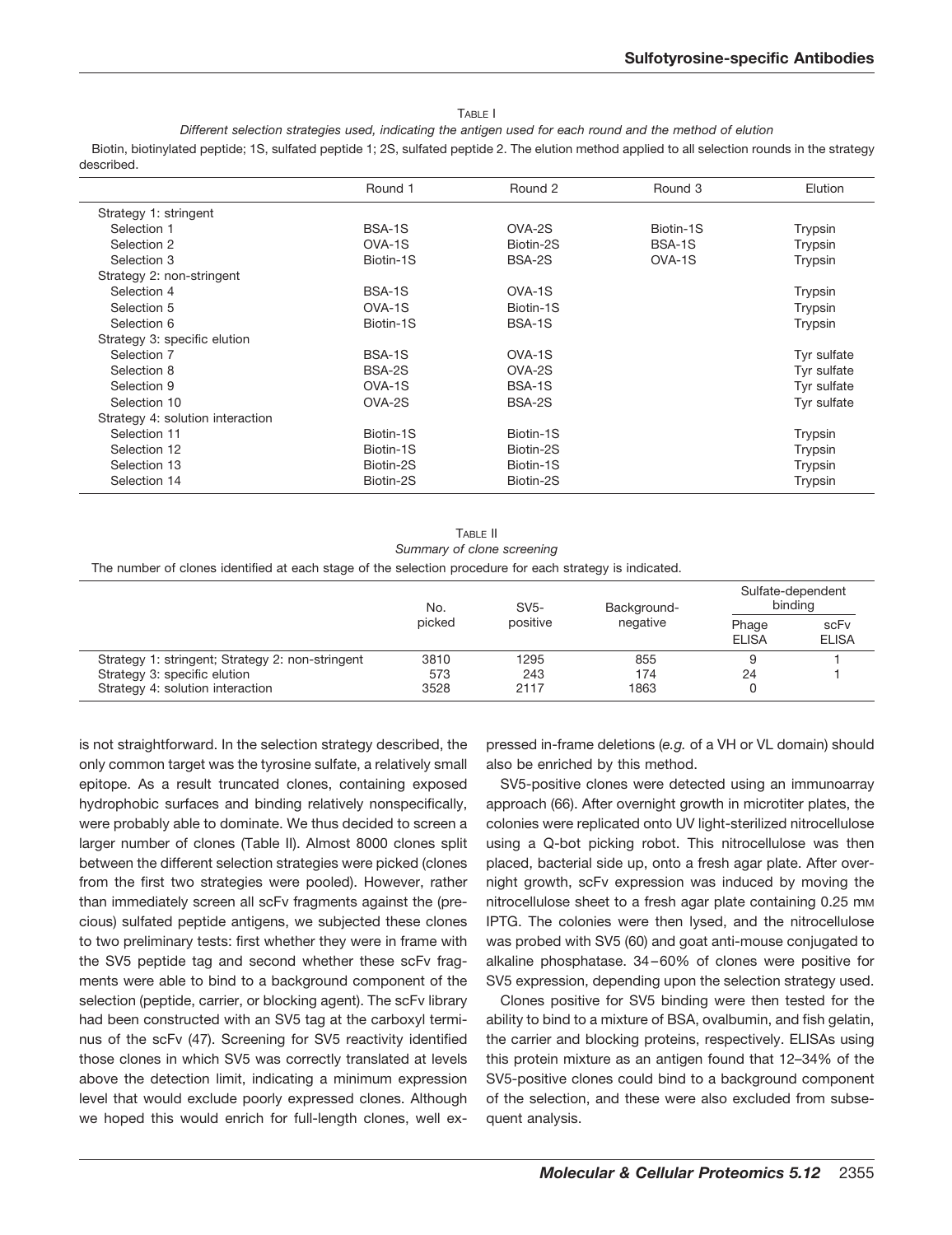

FIG. 2. *A*, soluble scFv ELISA results for 22 of the putatively positive clones identified by phage ELISA. *B*, confirmatory ELISA with the two clones scFv 25 and scFv 32 identified as binding in a sulfate-dependent manner. *BSA-1S* and *BSA-1* represent peptide 1 coupled to BSA in the sulfated and non-sulfated forms, respectively.

The remaining 2892 scFv fragments were tested for their ability to bind to tyrosine sulfate specifically and independently of sequence context as phage antibodies. A series of ELISAs were carried out using BSA-1, BSA-1S, BSA-2, and BSA-2S as antigens, and 31 clones appeared to bind to one or another of the peptides in a sulfate-dependent manner (data not shown). These 31 clones were further tested for sulfate-specific binding as soluble scFv fragments, rather than phage, and only two were identified as being able to bind to both Pep1S and Pep2S in a sulfate-dependent fashion (Fig. 2). One of these (scFv 25) was derived from the Strategy 1/2 pool, whereas the second (scFv 31) was derived from the tyrosine sulfate elution. In addition, two clones (scFv fragments 2 and 9) bound all four targets equally well, and some appeared to recognize all four targets with a preference for one or other of the peptides (scFv fragments 4, 23, 28, and 30), whereas others were relatively specific for one of the peptides rather than the modification (scFv fragments 5, 6, 8, 10, 26, and 29). The linker between the peptide antigens and the carrier proteins was the only common structure between all four proteins, and it is possible that this was the epitope recognized by those clones recognizing all four targets. In retrospect, this result could have been predicted as the libraries were not blocked with soluble linker, and linkers were not switched between selections in the way that carrier proteins were.

The two scFv fragments recognizing peptides in a sulfatedependent fashion were retested on sulfated and non-sulfated peptides (Fig. 2*B*), and their reactivity was confirmed. Both clones were sequenced and found to be identical.

*Characterization of Binding to Natural Targets—*To further characterize the binding specificity of this antibody, we also evaluated the ability of the scFv to recognize naturally tyrosine sulfated proteins (20) by carrying out ELISAs with three proteins known to be tyrosine sulfated: fibrinogen (67), thyroglobulin (68), and rat IgM (69). These proteins were purchased from commercial sources and not otherwise tested for the presence of the sulfotyrosine modification. The scFv recognized all three proteins, the only common feature of which was the tyrosine sulfate modification. This can be removed with abalone sulfatase (70, 71), and this treatment was shown to significantly reduce the scFv ELISA signal (Fig. 3*a*). How-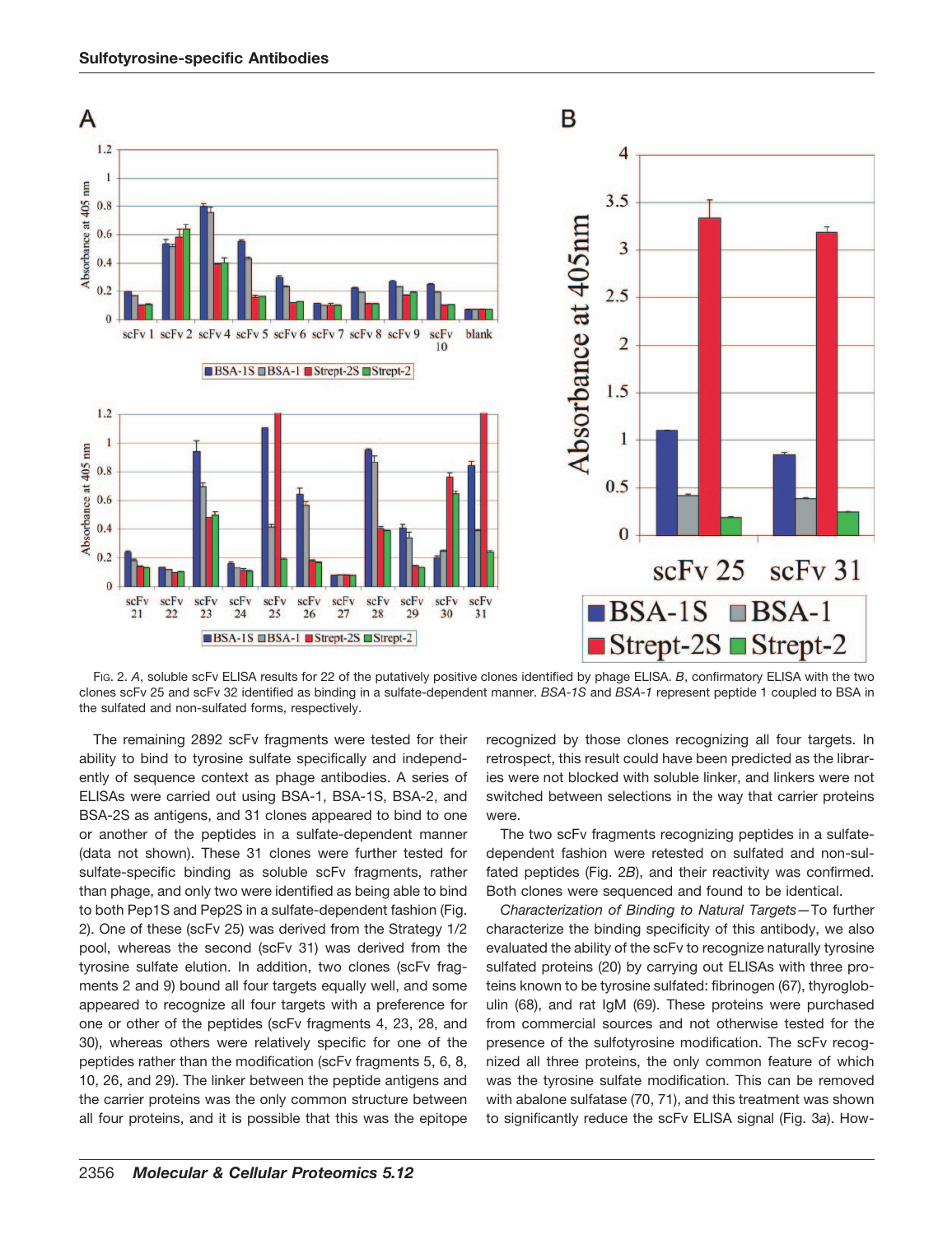

FIG. 3. *A*, ELISA reactivity of the soluble scFv against the sulfated and non-sulfated peptides and three proteins known to be sulfated. *B*, polyacrylamide gel electrophoresis of the proteins used in the ELISA in *A*, showing the effects of sulfatase treatment.

ever, examination of the proteins by SDS-PAGE before and after sulfatase treatment showed the presence of a significant smear from the sulfatase and a reduction in the amounts of thyroglobulin and fibrinogen (especially thyroglobulin), whereas the levels of rat IgM remained relatively constant. Rat IgM had the highest signal with the antibody and the greatest signal reduction after treatment with sulfatase (Fig. 3*b*), indicating that signal reduction was probably due to loss of sulfation, whereas in the case of thyroglobulin and fibrinogen, some of the signal loss was probably also due to proteolysis.

As the purified scFv was poorly expressed, two recombinant forms of greater stability were created: full-length IgG and an scFv-AP fusion protein (61, 72–75). These are both dimeric and were found to be stable for months at 4 °C. In general, the IgG was easier to use and tended to give much stronger signals, whereas the scFv-AP fusion had the advantage that there was no need for a secondary antibody. ELISA with the IgG showed that it recognized hirudin from leeches, three different forms of fibrinogen (fraction 1s (bovine), fibrinogen fraction IV (bovine), and fibrinogen (rat)), and complement C4 (Fig 4*A*) and that the signal was lost upon sulfatase treatment. Interestingly we noted a correlation between the ELISA signals obtained for the different proteins and the number of sulfated tyrosines: C4 and vitronectin gave the highest ELISA signals and possessed three and two sulfated tyrosines, respectively (Fig. 1*D*). The scFv-AP conjugate was used to analyze binding to human vitronectin (which could not be tested with the IgG as it gave a strong nonspecific signal with the secondary anti-human antibody) and confirm binding to human IgM (Fig. 4*B*). However, as can be seen from Fig. 4*C*, with the exception of IgM and C4, there was again significant proteolysis upon sulfatase treatment.

To further demonstrate the specificity of the antibody for the tyrosine sulfate modification, a magnetic bead-based ELISA (KingFisher, Thermoelectron Inc.) was developed with the goal to see whether antibody binding could be inhibited by soluble tyrosine sulfate. Biotinylated bovine fibrinogen IV, the anti-sulfotyrosine antibody, and PBS, 5 mm tyrosine sulfate, 5 mm tyrosine phosphate, or 5 mm tyrosine were incubated together for 1 h. After this period, the amount of antibody that was bound to the biotinylated fibrinogen was assessed by adding streptavidin magnetic beads followed by washing. As can be seen in Fig. 5A, incubation with 5 mm tyrosine sulfate reduced the signal to background levels, whereas tyrosine phosphate and tyrosine had no effect whatsoever, indicating the specificity of the binding. Similar results were obtained with the scFv-AP fusion (Fig. 5*B*), and a control experiment with lysozyme and an anti-lysozyme antibody showed that signal inhibition was not due to nonspecific inhibitory effects caused by tyrosine sulfate (data not shown). This inhibition was further studied by titrating the amount of tyrosine sulfate required to inhibit binding. As can be seen in Fig. 5*C*, at 10 mM tyrosine sulfate almost full inhibition was observed, whereas half-maximal inhibition was seen at  $\sim$ 1.25 mm.

We also determined whether the antibody was able to recognize the tyrosine sulfate modification in Western blots. Analyses with the various fibrinogens and C4 were carried out with the IgG followed by anti-human AP, whereas the vitronectin was assayed using the scFv-AP conjugate as it gave a very high background with the secondary antibody. Each of the proteins was clearly recognized by the antityrosine sulfate antibody with a signal intensity not correlated to the intensity of the Coomassie Blue band, suggesting that the visible bands are differentially sulfated. These proteins were treated with the abalone sulfatase treatment, modulated to reduce proteolysis for each protein (Fig. 6*A*). It can be seen that after sulfatase treatment the Western signal for each protein was abolished or significantly reduced (Fig. 6*B*) without affecting the integrity of the protein itself. As *E. coli* does not express any sulfated proteins, lacking the enzymatic machinery to do so (20), we tested the extent of nonspecific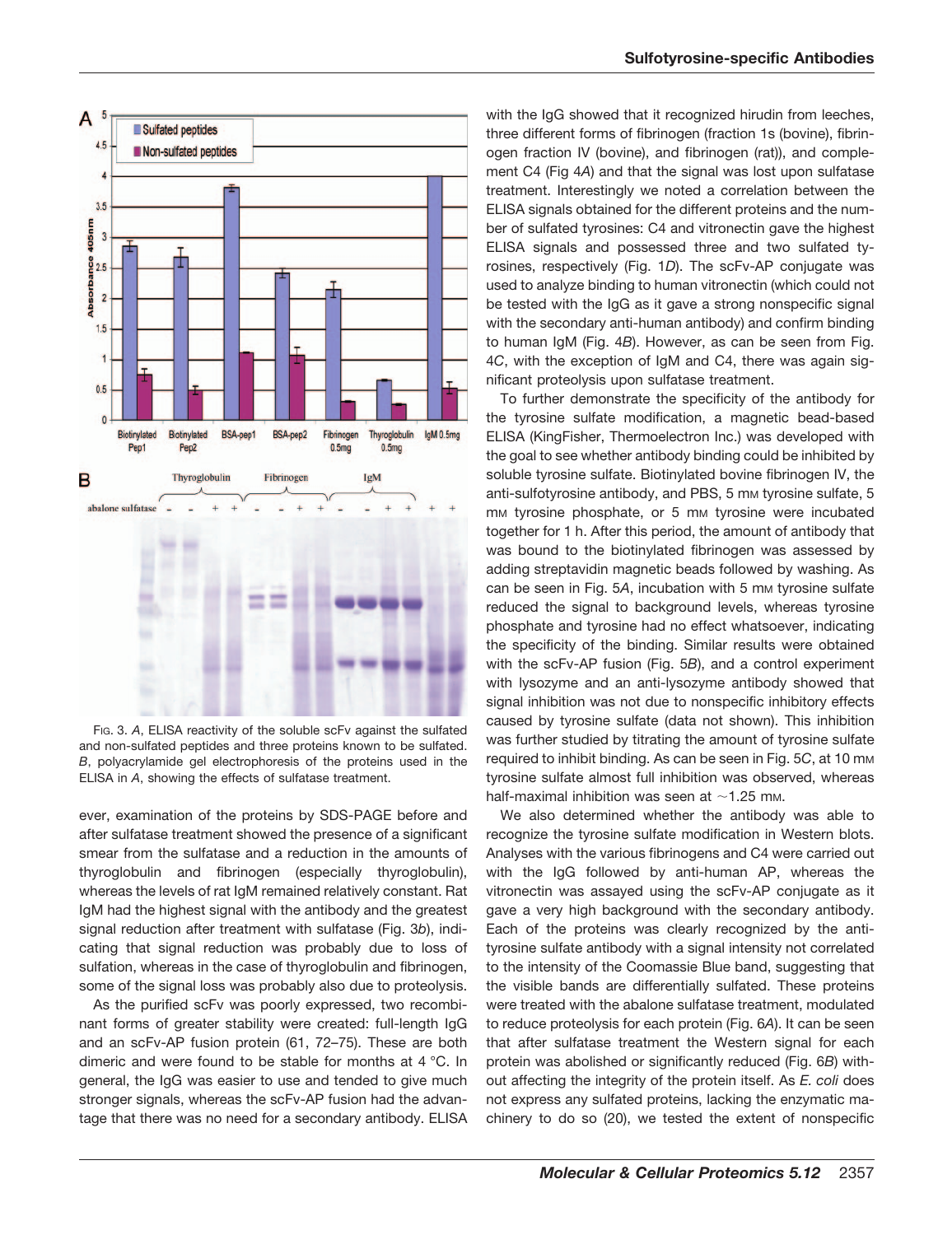

FIG. 4. *A*, ELISAs carried out with full-length IgG against a number of sulfated proteins. *B*, ELISAs carried out with the scFv-AP fusion protein. *C*, PAGE of the analyzed proteins before and after sulfatase treatment. *Fb*, fibrinogen; *B1S*, bovine fraction 1s; *BIV*, bovine fraction IV.

binding of the antibody by probing an overloaded *E. coli* extract. As can be seen in *lane 1*, no signal was obtained whatsoever, indicating that the antibody was unable to react with the diverse array of *E. coli* proteins expressed under normal growth conditions.

### **DISCUSSION**

Antibodies that recognize PTMs, independently of the protein to which they are bound, have proved to be as useful as they are rare. By using a generic PTM-specific antibody for immunoprecipitation, all proteins containing that PTM can be identified and monitored under different experimental conditions (13–17). Unfortunately it has proved extremely difficult to isolate such antibodies by immunization, reflecting the innate tolerance immune systems have for such ubiquitous protein modifications.

Phage display overcomes this innate tolerance by providing *in vitro* selection conditions in which the normal restrictions of the intact immune system no longer apply. In the case of libraries made from synthetic V genes (50-53, 76), endogenous germ line V genes form the basis for the diversity, but the

crucial third heavy chain hypervariable loop is created from random oligonucleotides that have never undergone editing by the immune system. As a result there is no reason why they should not be able to recognize self-antigens. In libraries made from natural VH and VL genes (45-49), although the rearranged V genes have been subject to immune tolerance, this has only occurred within the context of the original VH/VL pairing, which provides specificity, and not on the individual rearranged V genes themselves. As antibodies in such libraries are made up of random VH/VL combinations, almost all of which are novel, many new specificities are formed that allow the selection of antibodies against vast arrays of different targets, including self-antigens. Although phage antibody libraries have been widely used to select antibodies against such targets (45–53), it is surprising that no attempts have been made (or at least published) to select antibodies against post-translational modifications. The results described here suggest a possible explanation: rather than screening 96 –384 clones, which almost always yields a multiplicity of different clones for most targets, we had to screen almost 8000 different clones before finding two identical clones with the desired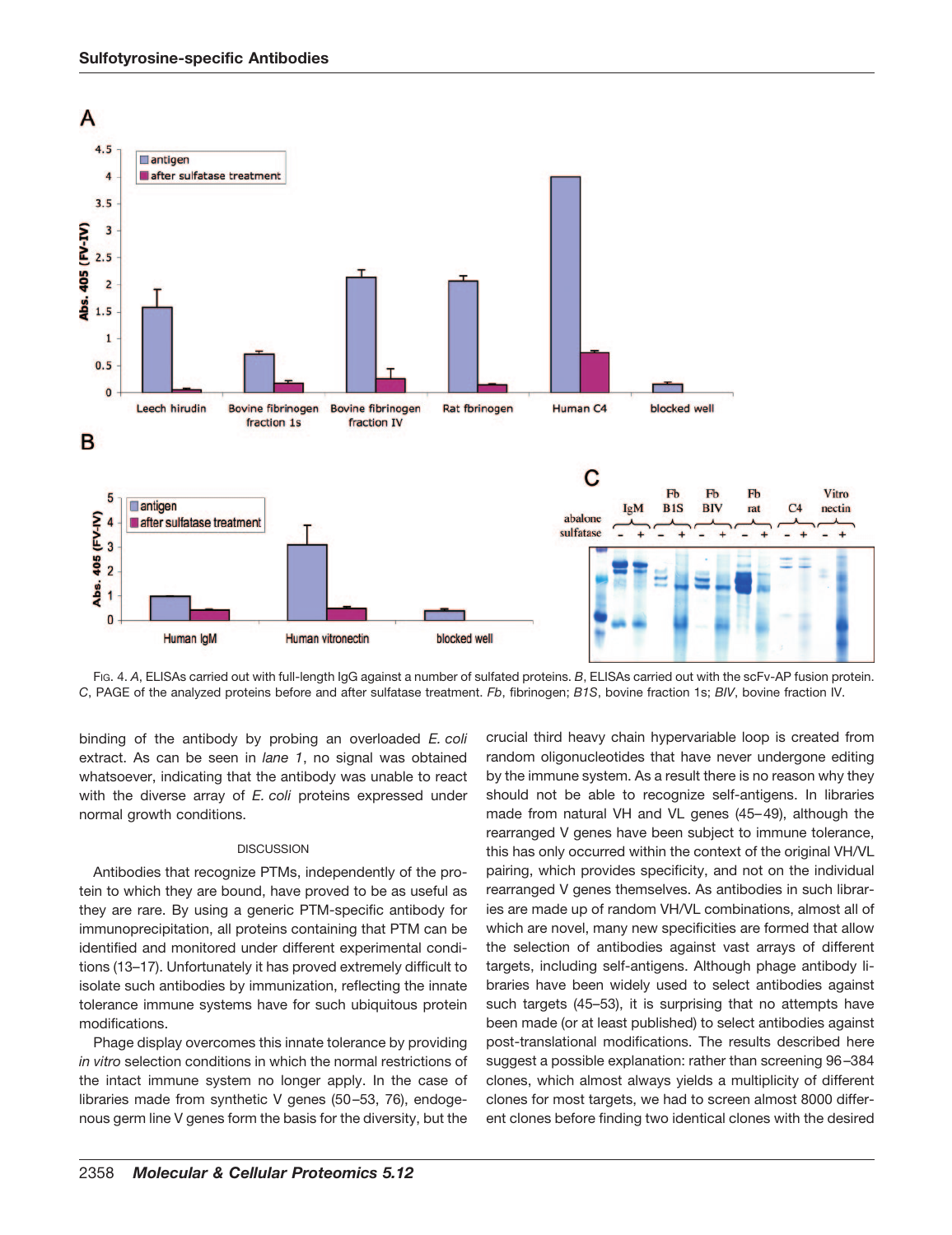







FIG. 5. *A*, inhibition of IgG binding to bovine fibrinogen IV upon incubation with tyrosine sulfate (*TyrS*) but not tyrosine or tyrosine phosphate (*TyrP*). *B*, same as *A* except the scFv-AP fusion was used. *C*, titration of the inhibition of IgG binding to fibrinogen IV by increasing concentrations of tyrosine sulfate. *Abs*, absorbance.

characteristics. The fact that this was the only clone and it was isolated using two very different selection strategies suggests that it may have been the only one with this specificity in this very large library (47). This indicates that such antibodies are far more rare than ones recognizing other targets, and extensive screening is required to find them.

An examination of antibody binding site structures has revealed three main topographies, cavity, grooved, and flat, binding haptens, peptides, and proteins, respectively (77– 82), with rare antibodies showing alternative topographies such as long finger-like HCDR3 projections (83, 84). With the exception of polypeptide modifications, such as ubiquitination (85), most PTMs can be considered to be small haptens. However, unlike free haptens, they are attached to polypeptides and so are unlikely to be able to penetrate sufficiently deeply to be recognized by antibody binding site cavities. Similarly they probably cannot be recognized by antibodies with flat or grooved topologies without components of the supporting

polypeptide chain also being recognized. These exacting structural requirements probably explain why such antibodies are so rare.

A number of different lines of evidence are presented in this study to demonstrate the specific characteristics of this antibody, which, either as scFv, scFv-AP fusion, or full-length IgG is able to recognize a number of different proteins known to be tyrosine sulfated. These proteins have no sequence identity, and the only factor in common is the sulfated tyrosine residue (Fig. 1*D*). Although binding could be abrogated by treatment with abalone sulfatase, it is clear that the protein used (Sigma) was contaminated with some protease activity, and as a result, loss of binding was a combination of both activities. However, by careful titration, this effect could be reduced (Fig. 6), and loss of antibody reactivity could be observed with a maintenance of protein integrity. The antibody was also able to recognize two synthetic tyrosine sulfated peptides far more effectively than the unsulfated forms,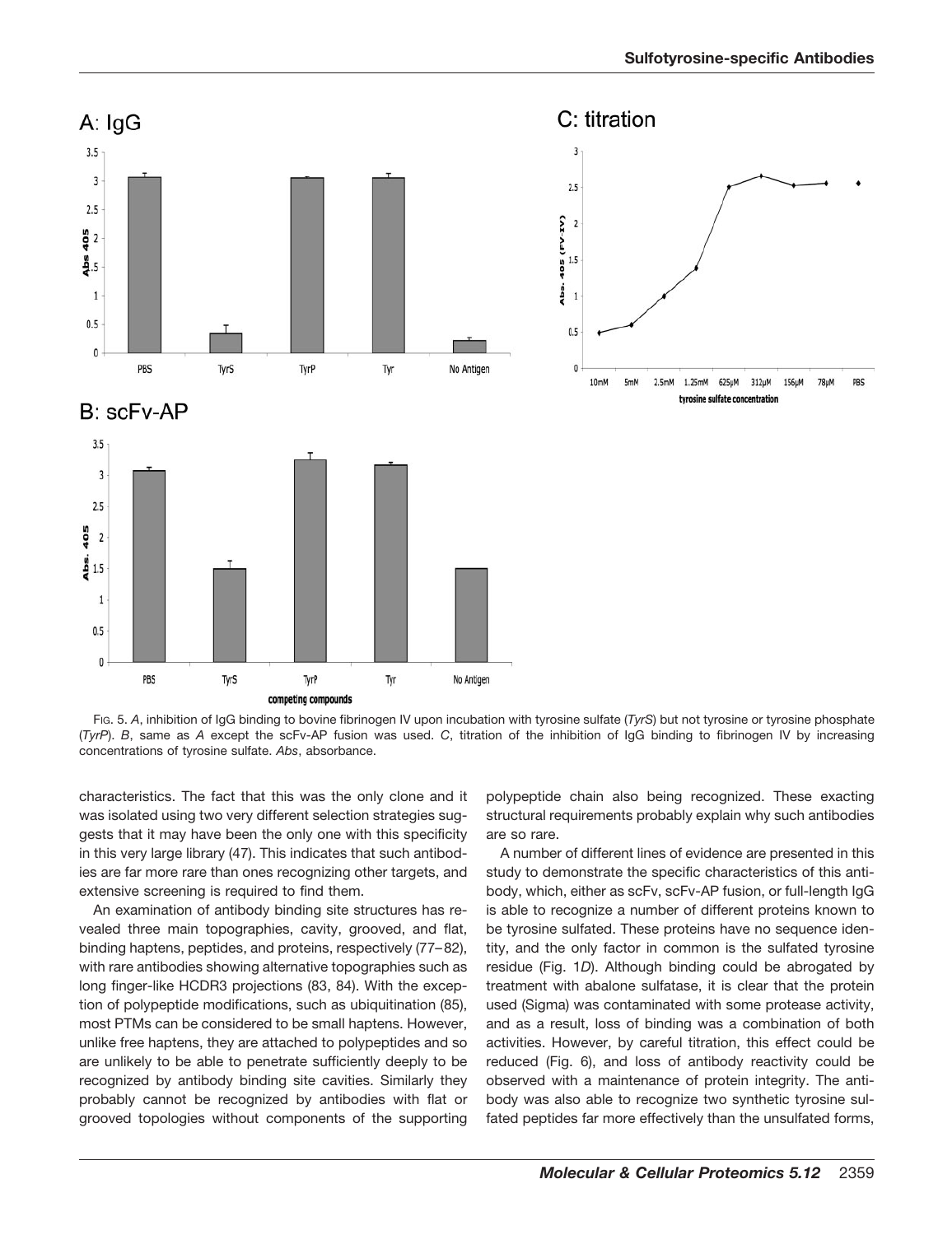

FIG. 6. *A*, polyacrylamide gel electrophoresis of different proteins treated (*lanes 5*, *7*, *9*, *11*, and *13*) and not treated (*lanes 1*, *4*, *6*, *8*, *10*, and *12*) with abalone sulfatase. *B*, the same proteins as in *A* analyzed by Western blotting using the IgG (*lanes 1–11*) or scFv-AP fusion (*lanes 12* and *13*). *Lane 1*, *E. coli* extract; *lane 2*, abalone sulfatase; *lane 3*, markers; *lanes 4* and *5*, fibrinogen 1s; *lanes 6* and *7*, fibrinogen IV; *lanes 8* and *9*, rat fibrinogen; *lanes 10* and *11*, human C4; *lanes 12* and *13*, vitronectin.

and signal intensity appeared to be dependent upon the sulfation state of the recognized protein. Finally and most convincingly, we were able to inhibit binding of the antibody with free tyrosine sulfate but not tyrosine phosphate or tyrosine alone. Titration of this inhibition showed that half-maximal inhibition was obtained at 1.25 mm, indicating that this antibody is also able to bind free tyrosine sulfate albeit at a relatively low affinity.

Although we believe that the application of this method to other PTMs is likely to be successful, we expect that the frequency of such antibodies in libraries similar to the one used will be equally low, requiring similar extensive screening for identification. In the experiments reported here, successful elution was carried out using either trypsin or tyrosine sulfate. Trypsin is a generic method that removes the scFv by proteolysis (59). Although such elution is dependent upon the binding activity of the displayed scFv, it is not necessarily specific for the post-translational modification. By using high concentrations of tyrosine sulfate as the elutant, we expected that the eluted scFv fragments would be specific for the modification. It is striking in this regard that the frequency of the specific scFv in the tyrosine sulfate eluted population (0.17%) was considerably higher than that using trypsin (0.026%), reflecting the fact that elution with tyrosine sulfate resulted in fewer clones. This suggests that the use of high concentrations of the soluble form of the PTM is likely to be the most effective eluant with fewer clones eluted and available for screening but a higher proportion of positives. However, it should be pointed out that, due to the protuberant nature of the amino acid side chain, sulfotyrosine, like phosphotyrosine, may be a particularly antigenic post-translational modification within the context of both intact immune systems and phage antibody libraries. If this is the case, selection of antibodies with similar properties recognizing alternative PTMs may be more challenging.

This library (47) was based on natural rearranged human VH and VL genes. Rather than using a general library, it may be possible to create specific libraries targeted to recognize post-translational modifications independently of context as has been recently proposed for other target types (77) using this or other generic PTM antibodies as scaffolds. Within this context, the determination of the structure of this antibody in complex with a tyrosine sulfate-containing protein may provide useful information, including the identification of amino acids involved in binding, the mutation of which may allow the selection of antibodies with higher affinities either for the generic modification or specifically modified sites as has been carried out recently with a hapten binding antibody (86).

Although a computational analysis of the human genome suggests that up to one-third of the proteins that enter the secretory pathway may be tyrosine sulfated (87), less than 70 have been shown to carry tyrosine sulfate experimentally (20). This reflects the difficulties in identifying sulfotyrosine residues, which has been traditionally carried out by thin-layer chromatographic isolation of tyrosine [35S]sulfate from hydrolysates of radiolabeled proteins (24) or MS (58) with the presence of sulfate groups often inferred rather than proven. The isolation of the antibody described here should considerably simplify further study of this post-translational modification, allowing a greater understanding of its distribution and role in different physiological processes.

*Addendum—*We have recently shown that the scFv-AP version of the antibody is also able to recognize heparin cofactor II.<sup>3</sup>

*Acknowledgments—*We are grateful to Dr. D. Tollefsen for providing heparin cofactor II and to Dr. K. Moore for useful advice.

\* This work was partially supported by a United States Department of Energy Genomes to Life pilot grant (to A. R. M. B.) and NCI, National Institutes of Health Grant U54 CA90788 (to J. D. M.). The costs of publication of this article were defrayed in part by the payment of page charges. This article must therefore be hereby marked "*advertisement*" in accordance with 18 U.S.C. Section 1734 solely to indicate this fact.

§ Present address: Centocor Inc., 800/850 Ridgeview Dr., Horsham, PA 19044.

¶ Both authors contributed equally to this work.

<sup>3</sup> N. Velappan, unpublished data.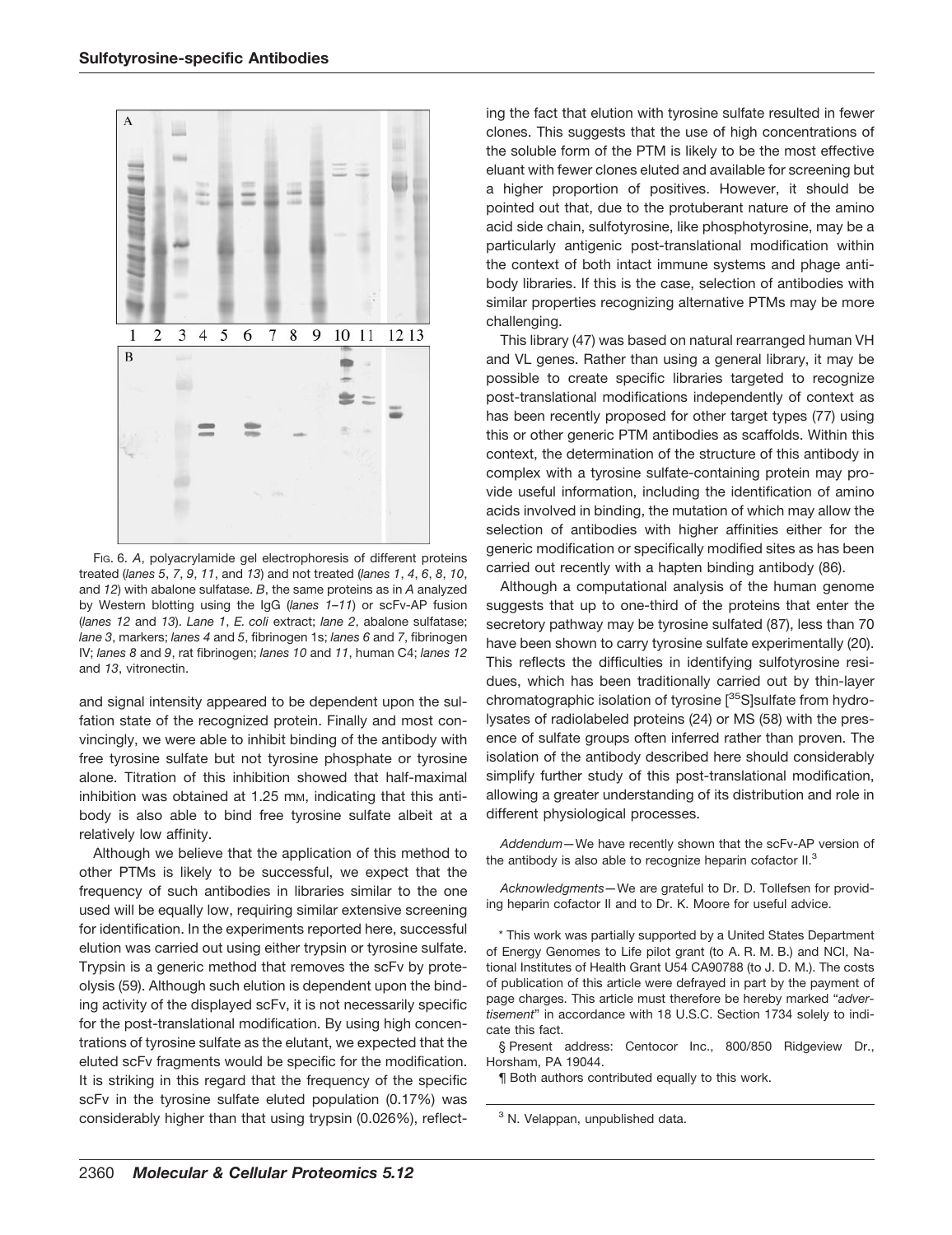§§ Supported by NIH Grant GM59907. To whom correspondence may be addressed. Tel.: 510-643-1682; Fax: 510-643-2628; E-mail:bertozzi@cchem.berkeley.edu.

¶¶ To whom correspondence may be addressed: Biosciences Division, TA-43, HRL-1, MS M888, Los Alamos National Laboratory, Los Alamos, NM 87545. Tel.: 505-665-0281; Fax: 505-665-3024; E-mail: amb@lanl.gov.

#### **REFERENCES**

- 1. Krishna, R. G., and Wold, F. (1993) Post-translational modification of proteins. *Adv. Enzymol. Relat. Areas Mol. Biol.* **67,** 265–298
- 2. MacCoss, M. J., McDonald, W. H., Saraf, A., Sadygov, R., Clark, J. M., Tasto, J. J., Gould, K. L., Wolters, D., Washburn, M., Weiss, A., Clark, J. I., and Yates, J. R., III (2002) Shotgun identification of protein modifications from protein complexes and lens tissue. *Proc. Natl. Acad. Sci. U. S. A.* **99,** 7900 –7905
- 3. Jaffrey, S. R., Erdjument-Bromage, H., Ferris, C. D., Tempst, P., and Snyder, S. H. (2001) Protein S-nitrosylation: a physiological signal for neuronal nitric oxide. *Nat. Cell Biol.* **3,** 193–197
- 4. Oda, Y., Nagasu, T., and Chait, B. T. (2001) Enrichment analysis of phosphorylated proteins as a tool for probing the phosphoproteome. *Nat. Biotechnol.* **19,** 379 –382
- 5. Andersson, L., and Porath, J. (1986) Isolation of phosphoproteins by immobilized metal (Fe<sup>3+</sup>) affinity chromatography. Anal. Biochem. 154, 250 –254
- 6. Muszynska, G., Andersson, L., and Porath, J. (1986) Selective adsorption of phosphoproteins on gel-immobilized ferric chelate. *Biochemistry* **25,** 6850 – 6853
- 7. Posewitz, M. C., and Tempst, P. (1999) Immobilized gallium (III) affinity chromatography of phosphopeptides. *Anal. Chem.* **71,** 2883–2892
- 8. Ficarro, S. B., Salomon, A. R., Brill, L. M., Mason, D. E., Stettler-Gill, M., Brock, A., and Peters, E. C. (2005) Automated immobilized metal affinity chromatography/nano-liquid chromatography/electrospray ionization mass spectrometry platform for profiling protein phosphorylation sites. *Rapid Commun. Mass Spectrom.* **19,** 57–71
- 9. Imam-Sghiouar, N., Joubert-Caron, R., and Caron, M. (2005) Application of metal-chelate affinity chromatography to the study of the phosphoproteome. *Amino Acids* **28,** 105–109
- 10. Neville, D. C., Rozanas, C. R., Price, E. M., Gruis, D. B., Verkman, A. S., and Townsend, R. R. (1997) Evidence for phosphorylation of serine 753 in CFTR using a novel metal-ion affinity resin and matrix-assisted laser desorption mass spectrometry. *Protein Sci.* **6,** 2436 –2445
- 11. Ficarro, S. B., McCleland, M. L., Stukenberg, P. T., Burke, D. J., Ross, M. M., Shabanowitz, J., Hunt, D. F., and White, F. M. (2002) Phosphoproteome analysis by mass spectrometry and its application to Saccharomyces cerevisiae. *Nat. Biotechnol.* **20,** 301–305
- 12. Kaji, H., Saito, H., Yamauchi, Y., Shinkawa, T., Taoka, M., Hirabayashi, J., Kasai, K., Takahashi, N., and Isobe, T. (2003) Lectin affinity capture, isotope-coded tagging and mass spectrometry to identify N-linked glycoproteins. *Nat. Biotechnol.* **21,** 667– 672
- 13. Aulak, K. S., Koeck, T., Crabb, J. W., and Stuehr, D. J. (2004) Proteomic method for identification of tyrosine-nitrated proteins. *Methods Mol. Biol.* **279,** 151–165
- 14. Pandey, A., Fernandez, M. M., Steen, H., Blagoev, B., Nielsen, M. M., Roche, S., Mann, M., and Lodish, H. F. (2000) Identification of a novel immunoreceptor tyrosine-based activation motif-containing molecule, STAM2, by mass spectrometry and its involvement in growth factor and cytokine receptor signaling pathways. *J. Biol. Chem.* **275,** 38633–38639
- 15. Brill, L. M., Salomon, A. R., Ficarro, S. B., Mukherji, M., Stettler-Gill, M., and Peters, E. C. (2004) Robust phosphoproteomic profiling of tyrosine phosphorylation sites from human T cells using immobilized metal affinity chromatography and tandem mass spectrometry. *Anal. Chem.* **76,** 2763–2772
- 16. Salomon, A. R., Ficarro, S. B., Brill, L. M., Brinker, A., Phung, Q. T., Ericson, C., Sauer, K., Brock, A., Horn, D. M., Schultz, P. G., and Peters, E. C. (2003) Profiling of tyrosine phosphorylation pathways in human cells using mass spectrometry. *Proc. Natl. Acad. Sci. U. S. A.* **100,** 443– 448
- 17. Aulak, K., Miyagi, M., Yan, L., West, K., Massillon, D., Crabb, J., and Stuehr, D. (2001) Proteomic method identifies proteins nitrated in vivo during inflammatory challenge. *Proc. Natl. Acad. Sci. U. S. A.* **98,** 12056 –12061
- 18. Gronborg, M., Kristiansen, T. Z., Stensballe, A., Andersen, J. S., Ohara, O., Mann, M., Jensen, O. N., and Pandey, A. (2002) A mass spectrometrybased proteomic approach for identification of serine/threonine-phosphorylated proteins by enrichment with phospho-specific antibodies: identification of a novel protein, Frigg, as a protein kinase A substrate. *Mol. Cell. Proteomics* **1,** 517–527
- 19. Bettelheim, F. (1954) Tyrosine-O-sulfate in a peptide from fibrinogen. *J. Am. Chem. Soc.* **76,** 2838 –2839
- 20. Moore, K. L. (2003) The biology and enzymology of protein tyrosine *O*sulfation. *J. Biol. Chem.* **278,** 24243–24246
- 21. Kehoe, J. W., and Bertozzi, C. R. (2000) Tyrosine sulfation: a modulator of extracellular protein-protein interactions. *Chem. Biol.* **7,** R57–R61
- 22. Kim, T. H., Hwang, S. B., Jeong, P. Y., Lee, J., and Cho, J. W. (2005) Requirement of tyrosylprotein sulfotransferase-A for proper cuticle formation in the nematode C. elegans. *FEBS Lett.* **579,** 53–58
- 23. Pouyani, T., and Seed, B. (1995) PSGL-1 recognition of P-selectin is controlled by a tyrosine sulfation consensus at the PSGL-1 amino terminus. *Cell* **83,** 333–343
- 24. Sako, D., Comess, K. M., Barone, K. M., Camphausen, R. T., Cumming, D. A., and Shaw, G. D. (1995) A sulfated peptide segment at the amino terminus of PSGL-1 is critical for P-selectin binding. *Cell* **83,** 323–331
- 25. Wilkins, P. P., Moore, K. L., McEver, R. P., and Cummings, R. D. (1995) Tyrosine sulfation of P-selectin glycoprotein ligand-1 is required for high affinity binding to P-selectin. *J. Biol. Chem.* **270,** 22677–22680
- 26. De Luca, M., Dunlop, L. C., Andrews, R. K., Flannery, J. V., Jr., Ettling, R., Cumming, D. A., Veldman, G. M., and Berndt, M. C. (1995) A novel cobra venom metalloproteinase, mocarhagin, cleaves a 10-amino acid peptide from the mature N terminus of P-selectin glycoprotein ligand receptor, PSGL-1, and abolishes P-selectin binding. *J. Biol. Chem.* **270,** 26734 –26737
- 27. Somers, W. S., Tang, J., Shaw, G. D., and Camphausen, R. T. (2000) Insights into the molecular basis of leukocyte tethering and rolling revealed by structures of P- and E-selectin bound to SLe(X) and PSGL-1. *Cell* **103,** 467– 479
- 28. Farzan, M., Mirzabekov, T., Kolchinsky, P., Wyatt, R., Cayabyab, M., Gerard, N. P., Gerard, C., Sodroski, J., and Choe, H. (1999) Tyrosine sulfation of the amino terminus of CCR5 facilitates HIV-1 entry. *Cell* **96,** 667– 676
- 29. Cormier, E. G., Persuh, M., Thompson, D. A., Lin, S. W., Sakmar, T. P., Olson, W. C., and Dragic, T. (2000) Specific interaction of CCR5 aminoterminal domain peptides containing sulfotyrosines with HIV-1 envelope glycoprotein gp120. *Proc. Natl. Acad. Sci. U. S. A.* **97,** 5762–5767
- 30. Bannert, N., Craig, S., Farzan, M., Sogah, D., Santo, N. V., Choe, H., and Sodroski, J. (2001) Sialylated O-glycans and sulfated tyrosines in the NH2-terminal domain of CC chemokine receptor 5 contribute to high affinity binding of chemokines. *J. Exp. Med.* **194,** 1661–1673
- 31. Farzan, M., Babcock, G. J., Vasilieva, N., Wright, P. L., Kiprilov, E., Mirzabekov, T., and Choe, H. (2002) The role of post-translational modifications of the CXCR4 amino terminus in stromal-derived factor  $1\alpha$  association and HIV-1 entry. *J. Biol. Chem.* **277,** 29484 –29489
- 32. Preobrazhensky, A. A., Dragan, S., Kawano, T., Gavrilin, M. A., Gulina, I. V., Chakravarty, L., and Kolattukudy, P. E. (2000) Monocyte chemotactic protein-1 receptor CCR2B is a glycoprotein that has tyrosine sulfation in a conserved extracellular N-terminal region. *J. Immunol.* **165,** 5295–5303
- 33. Huang, C. C., Venturi, M., Majeed, S., Moore, M. J., Phogat, S., Zhang, M. Y., Dimitrov, D. S., Hendrickson, W. A., Robinson, J., Sodroski, J., Wyatt, R., Choe, H., Farzan, M., and Kwong, P. D. (2004) Structural basis of tyrosine sulfation and VH-gene usage in antibodies that recognize the HIV type 1 coreceptor-binding site on gp120. *Proc. Natl. Acad. Sci. U. S. A.* **101,** 2706 –2711
- 34. Choe, H., Li, W., Wright, P. L., Vasilieva, N., Venturi, M., Huang, C. C., Grundner, C., Dorfman, T., Zwick, M. B., Wang, L., Rosenberg, E. S., Kwong, P. D., Burton, D. R., Robinson, J. E., Sodroski, J. G., and Farzan, M. (2003) Tyrosine sulfation of human antibodies contributes to recognition of the CCR5 binding region of HIV-1 gp120. *Cell* **114,** 161–170
- 35. Lee, R. W., and Huttner, W. B. (1983) Tyrosine-O-sulfated proteins of PC12 pheochromocytoma cells and their sulfation by a tyrosylprotein sulfotransferase. *J. Biol. Chem.* **258,** 11326 –11334
- 36. Borghei, A., Ouyang, Y. B., Westmuckett, A. D., Marcello, M. R., Landel, C. P., Evans, J. P., and Moore, K. L. (2006) Targeted disruption of tyrosylprotein sulfotransferase-2, an enzyme that catalyzes post-trans-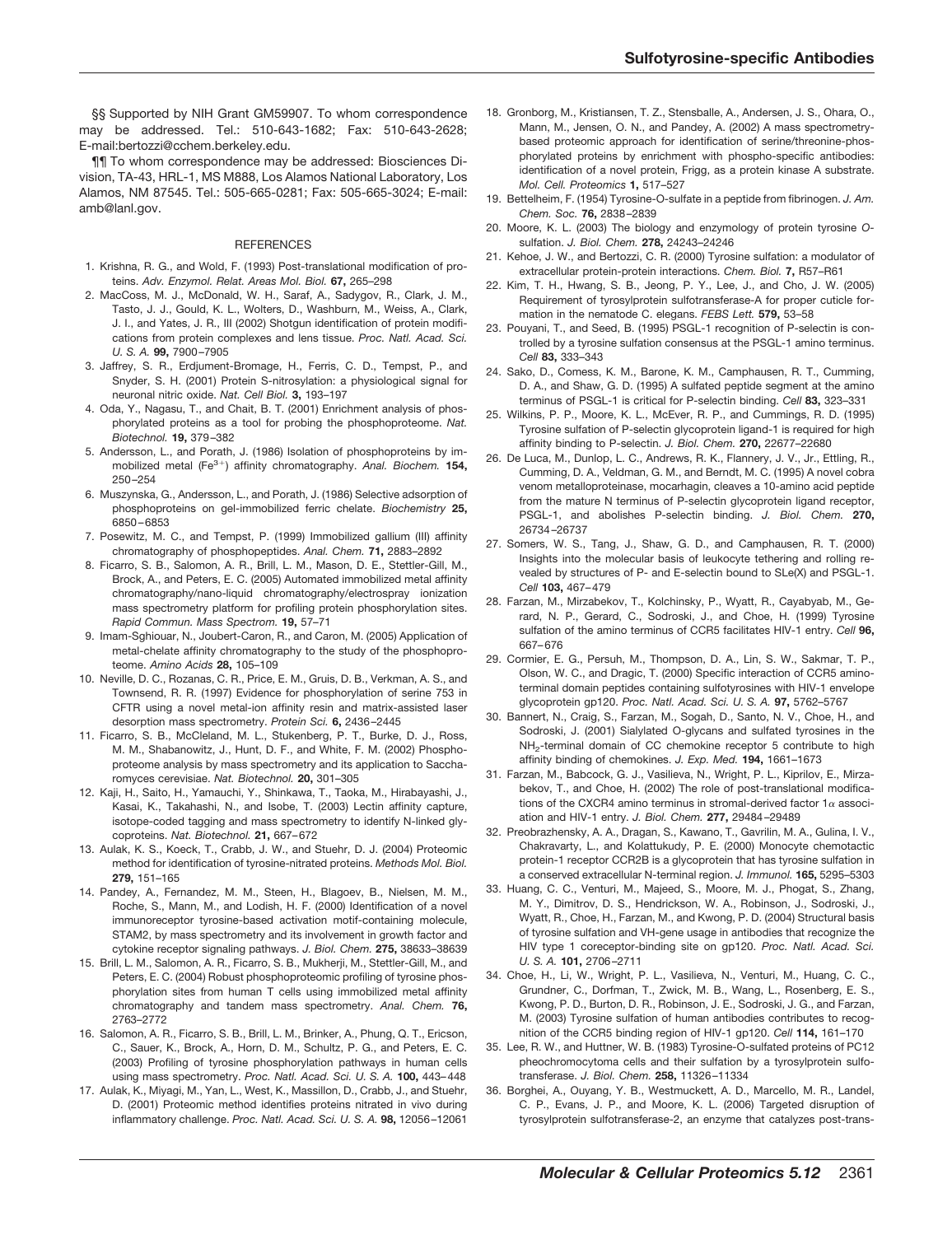lational protein tyrosine *O-*sulfation, causes male infertility. *J. Biol. Chem.* **281,** 9423–9431

- 37. Ouyang, Y. B., Crawley, J. T., Aston, C. E., and Moore, K. L. (2002) Reduced body weight and increased postimplantation fetal death in tyrosylprotein sulfotransferase-1-deficient mice. *J. Biol. Chem.* **277,** 23781–23787
- 38. Snapp, K., Ding, H., Atkins, K., Warnke, R., Luscinskas, F., and Kansas, G. (1998) A novel P-selectin glycoprotein ligand-1 monoclonal antibody recognizes an epitope within the tyrosine sulfate motif of human PSGL-1 and blocks recognition of both P- and L-selectin. *Blood* **91,** 154 –164
- 39. Lowman, H. B. (1997) Bacteriophage display and discovery of peptide leads for drug development. *Annu. Rev. Biophys. Biomol. Struct.* **26,** 401– 424
- 40. Hoogenboom, H. R., de Bruine, A. P., Hufton, S. E., Hoet, R. M., Arends, J. W., and Roovers, R. C. (1998) Antibody phage display technology and its applications. *Immunotechnology* **4,** 1–20
- 41. Bradbury, A., and Cattaneo, A. (1995) The use of phage display in neurobiology. *Trends Neurosci.* **18,** 243–249
- 42. Bradbury, A., Velappan, N., Verzillo, V., Ovecka, M., Chasteen, L., Sblattero, D., Marzari, R., Lou, J., Siegel, R., and Pavlik, P. (2003) Antibodies in proteomics I: generating antibodies. *Trends Biotechnol.* **21,** 275–281
- 43. Bradbury, A. R., and Marks, J. D. (2004) Antibodies from phage antibody libraries. *J. Immunol. Methods* **290,** 29 – 49
- 44. Kehoe, J. W., and Kay, B. K. (2005) Filamentous phage display in the new millennium. *Chem. Rev.* **105,** 4056 – 4072
- 45. Vaughan, T. J., Williams, A. J., Pritchard, K., Osbourn, J. K., Pope, A. R., Earnshaw, J. C., McCafferty, J., Hodits, R. A., Wilton, J., and Johnson, K. S. (1996) Human antibodies with sub-nanomolar affinities isolated from a large non-immunised phage display library. *Nat. Biotechnol.* **14,** 309 –314
- 46. Marks, J. D., Hoogenboom, H. R., Bonnert, T. P., McCafferty, J., Griffiths, A. D., and Winter, G. (1991) By-passing immunization. Human antibodies from V-gene libraries displayed on phage. *J. Mol. Biol.* **222,** 581–597
- 47. Sblattero, D., and Bradbury, A. (2000) Exploiting recombination in single bacteria to make large phage antibody libraries. *Nat. Biotechnol.* **18,** 75– 80
- 48. de Haard, H. J., van Neer, N., Reurs, A., Hufton, S. E., Roovers, R. C., Henderikx, P., de Bruine, A. P., Arends, J. W., and Hoogenboom, H. R. (1999) A large non-immunized human Fab fragment phage library that permits rapid isolation and kinetic analysis of high affinity antibodies. *J. Biol. Chem.* **274,** 18218 –18230
- 49. Sheets, M. D., Amersdorfer, P., Finnern, R., Sargent, P., Lindqvist, E., Schier, R., Hemmingsen, G., Wong, C., Gerhart, J. C., and Marks, J. D. (1998) Efficient construction of a large nonimmune phage antibody library; the production of panels of high affinity human single-chain antibodies to protein antigens. *Proc. Natl. Acad. Sci. U. S. A.* **95,** 6157– 6162
- 50. Nissim, A., Hoogenboom, H. R., Tomlinson, I. M., Flynn, G., Midgley, C., Lane, D., and Winter, G. (1994) Antibody fragments from a 'single pot' phage display library as immunochemical reagents. *EMBO J.* **13,** 692– 698
- 51. Griffiths, A. D., Williams, S. C., Hartley, O., Tomlinson, I. M., Waterhouse, P., Crosby, W. L., Kontermann, R. E., Jones, P. T., Low, N. M., Alison, T. J., Prospero, T. D., Hoogenboom, H. R., Nissim, A., Cox, J. P. L., Harrison, J. L., Zaccolo, M., Gherardi, E., and Winter, G. (1994) Isolation of high affinity human antibodies directly from large synthetic repertoires. *EMBO J.* **13,** 3245–3260
- 52. de Kruif, J., Boel, E., and Logtenberg, T. (1995) Selection and application of human single chain Fv antibody fragments from a semi-synthetic phage antibody display library with designed CDR3 regions. *J. Mol. Biol.* **248,** 97–105
- 53. Knappik, A., Ge, L., Honegger, A., Pack, P., Fischer, M., Wellnhofer, G., Hoess, A., Wolle, J., Pluckthun, A., and Virnekas, B. (2000) Fully synthetic human combinatorial antibody libraries (HuCAL) based on modular consensus frameworks and CDRs randomized with trinucleotides. *J. Mol. Biol.* **296,** 57– 86
- 54. Pavlik, P., Siegel, R. W., Marzari, R., Sblattero, D., Verzillo, V., Collins, C., Marks, J. D., and Bradbury, A. (2003) Predicting antigenic peptides suitable for the selection of phage antibodies. *Hum. Antibodies* **12,** 99 –112
- 55. Siegel, R. W., Allen, B., Pavlik, P., Marks, J. D., and Bradbury, A. (2000) Mass spectral analysis of a protein complex using single-chain antibod-

ies selected on a peptide target: applications to functional genomics. *J. Mol. Biol.* **302,** 285–293

- 56. Persic, L., Horn, I. R., Rybak, S., Cattaneo, A., Hoogenboom, H. R., and Bradbury, A. (1999) Single-chain variable fragments selected on the 57–76 p21Ras neutralising epitope from phage antibody libraries recognise the native protein. *FEBS Lett.* **443,** 112–116
- 57. Griffiths, A. D., Malmqvist, M., Marks, J. D., Bye, J. M., Embleton, M. J., McCafferty, J., Baier, M., Holliger, K. P., Gorick, B. D., Hughes-Jones, N. C., Hoogenboom, H. R., and Winter, G. (1993) Human anti-self antibodies with high specificity from phage display libraries. *EMBO J.* **12,** 725–734
- 58. Onnerfjord, P., Heathfield, T. F., and Heinegard, D. (2004) Identification of tyrosine sulfation in extracellular leucine-rich repeat proteins using mass spectrometry. *J. Biol. Chem.* **279,** 26 –33
- 59. Goletz, S., Christensen, P. A., Kristensen, P., Blohm, D., Tomlinson, I., Winter, G., and Karsten, U. (2002) Selection of large diversities of antiidiotypic antibody fragments by phage display. *J. Mol. Biol.* **315,** 1087–1097
- 60. Hanke, T., Szawlowski, P., and Randall, R. E. (1992) Construction of solid matrix-antibody-antigen complexes containing simian immunodeficiency virus p27 using tag-specific monoclonal antibody and tag-linked antigen. *J. Gen. Virol.* **73,** 653– 660
- 61. Griep, R. A., van Twisk, C., Kerschbaumer, R. J., Harper, K., Torrance, L., Himmler, G., van der Wolf, J. M., and Schots, A. (1999) pSKAP/S: an expression vector for the production of single-chain Fv alkaline phosphatase fusion proteins. *Protein Expr. Purif.* **16,** 63– 69
- 62. Studier, F. W. (2005) Protein production by auto-induction in high density shaking cultures. *Protein Expr. Purif.* **41,** 207–234
- 63. Lu, J., and Sloan, S. (1999) An alternating selection strategy for cloning phage display antibodies. *J. Immunol. Methods* **228,** 109 –119
- 64. Edwards, B. M., Barash, S. C., Main, S. H., Choi, G. H., Minter, R., Ullrich, S., Williams, E., Du Fou, L., Wilton, J., Albert, V. R., Ruben, S. M., and Vaughan, T. J. (2003) The remarkable flexibility of the human antibody repertoire; isolation of over one thousand different antibodies to a single protein, BLyS. *J. Mol. Biol.* **334,** 103–118
- 65. Liu, B., Huang, L., Sihlbom, C., Burlingame, A., and Marks, J. D. (2002) Towards proteome-wide production of monoclonal antibody by phage display. *J. Mol. Biol.* **315,** 1063–1073
- 66. de Wildt, R. M., Mundy, C. R., Gorick, B. D., and Tomlinson, I. M. (2000) Antibody arrays for high-throughput screening of antibody-antigen interactions. *Nat. Biotechnol.* **18,** 989 –994
- 67. Hirose, S., Oda, K., and Ikehara, Y. (1988) Tyrosine *O-*sulfation of the fibrinogen  $\gamma$  B chain in primary cultures of rat hepatocytes. *J. Biol. Chem.* **263,** 7426 –7430
- 68. Venot, N., Nlend, M. C., Cauvi, D., and Chabaud, O. (2002) The hormonogenic tyrosine 5 of porcine thyroglobulin is sulfated. *Biochem. Biophys. Res. Commun.* **298,** 193–197
- 69. Baeuerle, P. A., and Huttner, W. B. (1987) Tyrosine sulfation is a trans-Golgi-specific protein modification. *J. Cell Biol.* **105,** 2655–2664
- 70. Herzog, V. (1986) Secretion of sulfated thyroglobulin. *Eur J. Cell Biol.* **39,** 399 – 409
- 71. Suiko, M., and Liu, M. C. (1988) Change in binding affinities of 3Y1 secreted fibronectin upon desulfation of tyrosine-O-sulfate. *Biochem. Biophys. Res. Commun.* **154,** 1094 –1098
- 72. Lindner, P., Bauer, K., Krebber, A., Nieba, L., Kremmer, E., Krebber, C., Honegger, A., Klinger, B., Modikat, R., and Pluckthun, A. (1997) Specific detection of his-tagged proteins with recombinant anti-His tag scFvphosphatase or scFv-phage fusions. *BioTechniques* **22,** 140 –149
- 73. Bourin, P., Servat, A., Lataillade, J. J., Goyffon, M., Vaux, D., and Billiald, P. (2000) Immunolabeling of CD3-positive lymphocytes with a recombinant single-chain antibody/alkaline phosphatase conjugate. *Biol. Chem.* **381,** 173–178
- 74. Muller, B. H., Chevrier, D., Boulain, J. C., and Guesdon, J. L. (1999) Recombinant single-chain Fv antibody fragment-alkaline phosphatase conjugate for one-step immunodetection in molecular hybridization. *J. Immunol. Methods* **227,** 177–185
- 75. Han, Z., Karatan, E., Scholle, M. D., McCafferty, J., and Kay, B. K. (2004) Accelerated screening of phage-display output with alkaline phosphatase fusions. *Comb. Chem. High Throughput Screen.* **7,** 55– 62
- 76. Silacci, M., Brack, S., Schirru, G., Marlind, J., Ettorre, A., Merlo, A., Viti, F., and Neri, D. (2005) Design, construction, and characterization of a large